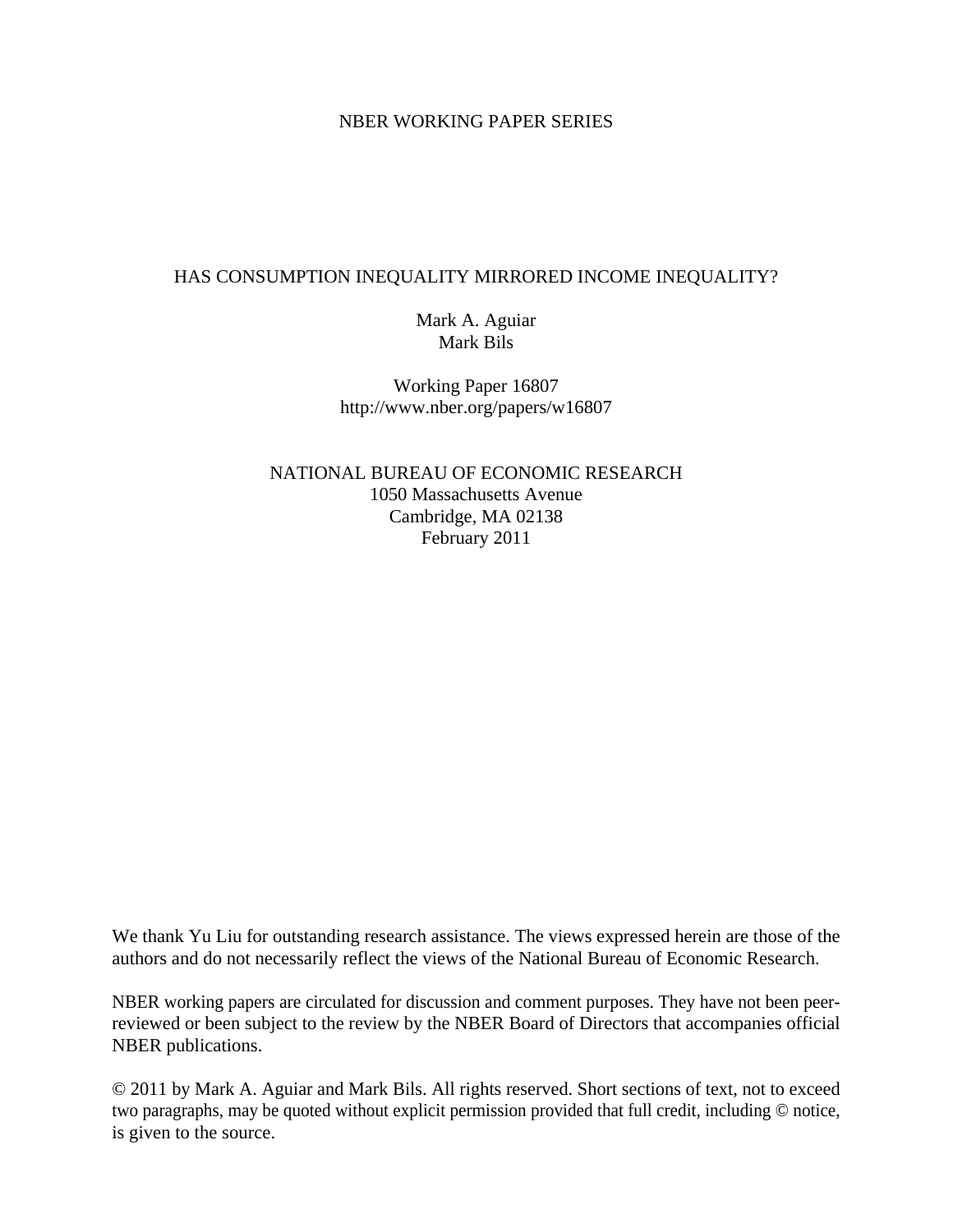Has Consumption Inequality Mirrored Income Inequality? Mark A. Aguiar and Mark Bils NBER Working Paper No. 16807 February 2011 JEL No. E2,E21,J31

### **ABSTRACT**

We revisit to what extent the increase in income inequality over the last 30 years has been mirrored by consumption inequality. We do so by constructing two alternative measures of consumption expenditure, using data from the Consumer Expenditure Survey (CE). We first use reports of active savings and after tax income to construct the measure of consumption implied by the budget constraint. We find that the consumption inequality implied by savings behavior largely tracks income inequality between 1980 and 2007. Second, we use a demand system to correct for systematic measurement error in the CE's expenditure data. Specifically, we consider trends in the relative expenditure of high income and low income households for different goods with different income (total expenditure) elasticities. Our estimation exploits the difference in the growth rate of luxury consumption inequality versus necessity consumption inequality. This "double-differencing,'' which we implement in a a regression framework, corrects for mis-measurement that can systematically vary over time by good and income group. This second exercise indicates that consumption inequality has closely tracked income inequality over the period 1980-2007. Both of our measures show a significantly greater increase in consumption inequality than what is obtained from the CE's total household expenditure data directly.

Mark A. Aguiar Department of Economics University of Rochester P.O. Box 270156 Rochester, NY 14627-0156 and NBER mark@markaguiar.com

Mark Bils Department of Economics University of Rochester Rochester, NY 14627 and NBER bils@troi.cc.rochester.edu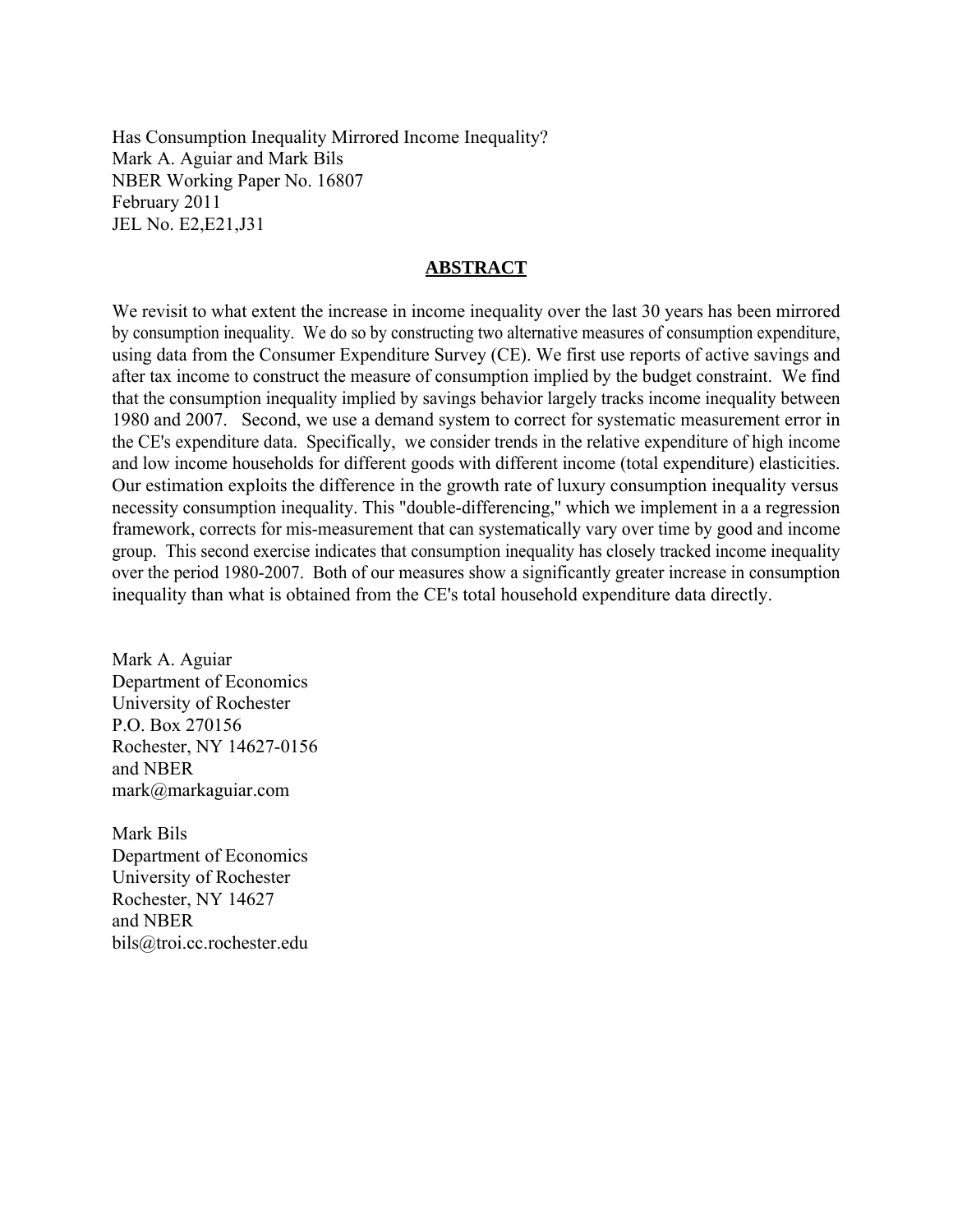## 1 Introduction

We revisit the issue of whether the increase in income inequality over the last 30 years has translated into a quantitatively similar increase in consumption inequality. Contrary to several influential studies discussed below, we find that consumption inequality has closely tracked income inequality over the period 1980-2007. Like most of the previous literature that argues the opposite, we base our conclusions on the Consumer Expenditure Survey's (CE) interview survey. However, we focus on two new measures of consumption that under our stated assumptions adjust for the systematic measurement error in the CE. The first measure is the CE's data on savings, from which we calculate consumption via the budget constraint. The second is a demand system, from which we estimate relative consumption growth using relative expenditures on luxuries and necessities. Both measures show a substantial increase in consumption inequality, similar in magnitude to the increase in income inequality.

An influential paper by [Krueger and Perri](#page-28-0) [\(2006\)](#page-28-0), building on related work by [Slesnick](#page-29-0) [\(2001\)](#page-29-0), uses the CE to argue that consumption inequality has not kept pace with income inequality.<sup>[1](#page-2-0)</sup> In an exercise similar to Krueger and Perri's, we show that relative after-tax income inequality increased by 33 percent (.33 log points) between 1980 and 2007, where our conservative measure of income inequality is the ratio of those in the 80-95th percentiles to those in the 5-[2](#page-2-1)0th percentiles.<sup>2</sup> The corresponding increase in consumption inequality for the same two groups is 17 percent.

We reassess these facts using two alternative measures. Our first exercise is simply budget constraint accounting. The mirror image of the differential trends between income and consumption inequality in the CE is a growing gap in savings favoring high income households. Based on reported consumption expenditures, the high income group increased their savings rate from 25 percent to 38 percent between 1980 and 2007, while the low income group maintained a savings rate of roughly -30 percent over this period. The implied savings rates using CE income and consumption are implausible. For the overall mean, the implied savings rate in the CE increases from 10 percent in 1980 to over 20 percent in 2007. This contrasts with savings out of disposable income reported in the flow of funds accounts, which falls from 10 percent to almost zero, as well as is inconsistent with other micro data sets (see [Bosworth and Anders,](#page-28-1) [2008](#page-28-1) and [Bosworth and Smart,](#page-28-2) [2009\)](#page-28-2). This discrepancy is in line with the well documented decline in aggregate consumption reported in the CE relative to

<span id="page-2-0"></span><sup>&</sup>lt;sup>1</sup>For other contributions to this literature, see [Blundell and Preston](#page-28-3) [\(1998\)](#page-28-3), [Blundell et al.](#page-28-4) [\(2008\)](#page-28-4), and [Heathcote et al.](#page-28-5) [\(2010\)](#page-28-5).

<span id="page-2-1"></span><sup>2</sup>For the period 1980-2004, [Krueger and Perri](#page-28-0) [\(2006\)](#page-28-0) report a log change in the 90/10 income ratio of approximately 0.36 for income, and 0.16 for consumption.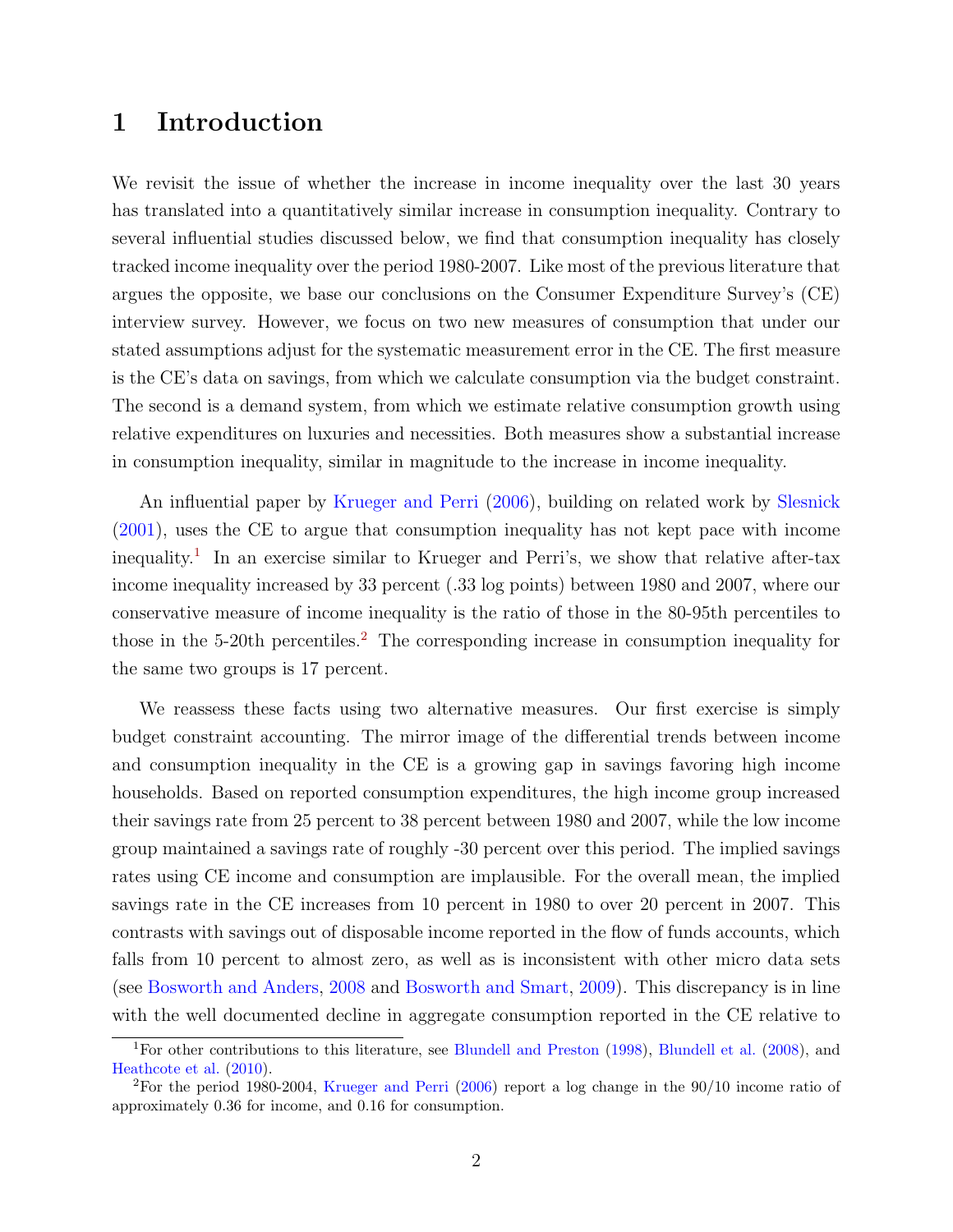#### NIPA (e.g., [Garner et al.,](#page-28-6) [2006.](#page-28-6))

In addition to expenditures and income, the CE asks detailed questions on savings flows directly. These questions include net payments of loans, changes in deposit balances, purchases of stocks, etc. The average reported savings rate in the CE declines over time, consistent with flow of funds and NIPA, but in contrast to the savings rate implied by the CE's consumption data. Calculating implied expenditure as income minus savings, we obtain an increase in relative consumption inequality of 28 percent, which is substantially closer to the relative change in disposable income of 33 percent than that implied by reported expenditure. The CE's savings measures are noisy (particularly regarding new mortgages), and so we view them primarily as a consistency check on the reported consumption data, and only secondarily as an independent measure of consumption itself.

Our preferred measure of consumption inequality uses the CE's expenditure data, but corrects for systematic measurement error. Our modeling of measurement error is fairly general. In particular, we allow for time-dependent multiplicative measurement error that is good specific as well as income-group specific. The former allows for the mis-measurement of particular goods to vary over time, such as the possibility that the under-reporting of luxuries has increased relative to the under-reporting of necessities. The latter allows for the measurement to be income-group specific, such as the possibility that the under-reporting of expenditure of high income households across all goods has increased relative to the under-reporting by low income households. This modeling of measurement error captures systematic mis-measurement that is correlated with the characteristics of the good and the income-characteristics of the households. We also allow for mis-measurement at the level of good-income group interaction (clothing of the rich versus clothing of the poor), but restrict this joint mis-measurement to be independent of the characteristics of the goods, in particular the good's income (total expenditure) elasticity.

Our estimation procedure consists of two steps. First, we estimate good-specific total expenditure elasticities using a simple log-linear demand system. To do this, we use the 1972-73 CE, separating our first stage sample from the post-1980 period of focus. In the second stage, we consider the difference in expenditure growth across goods and across income groups. To see how this approach addresses mis-measurement, take expenditures on food at home (a necessity) versus nondurable entertainment (a luxury) as an example. The relative expenditure on food at home across income groups remained essentially constant between 1980 and 2007. Given a non-zero estimated expenditure elasticity of 0.5 for food at home, this suggests zero change in relative total expenditures. While comparing the same good across income groups controls for (multiplicative) mis-measurement of food in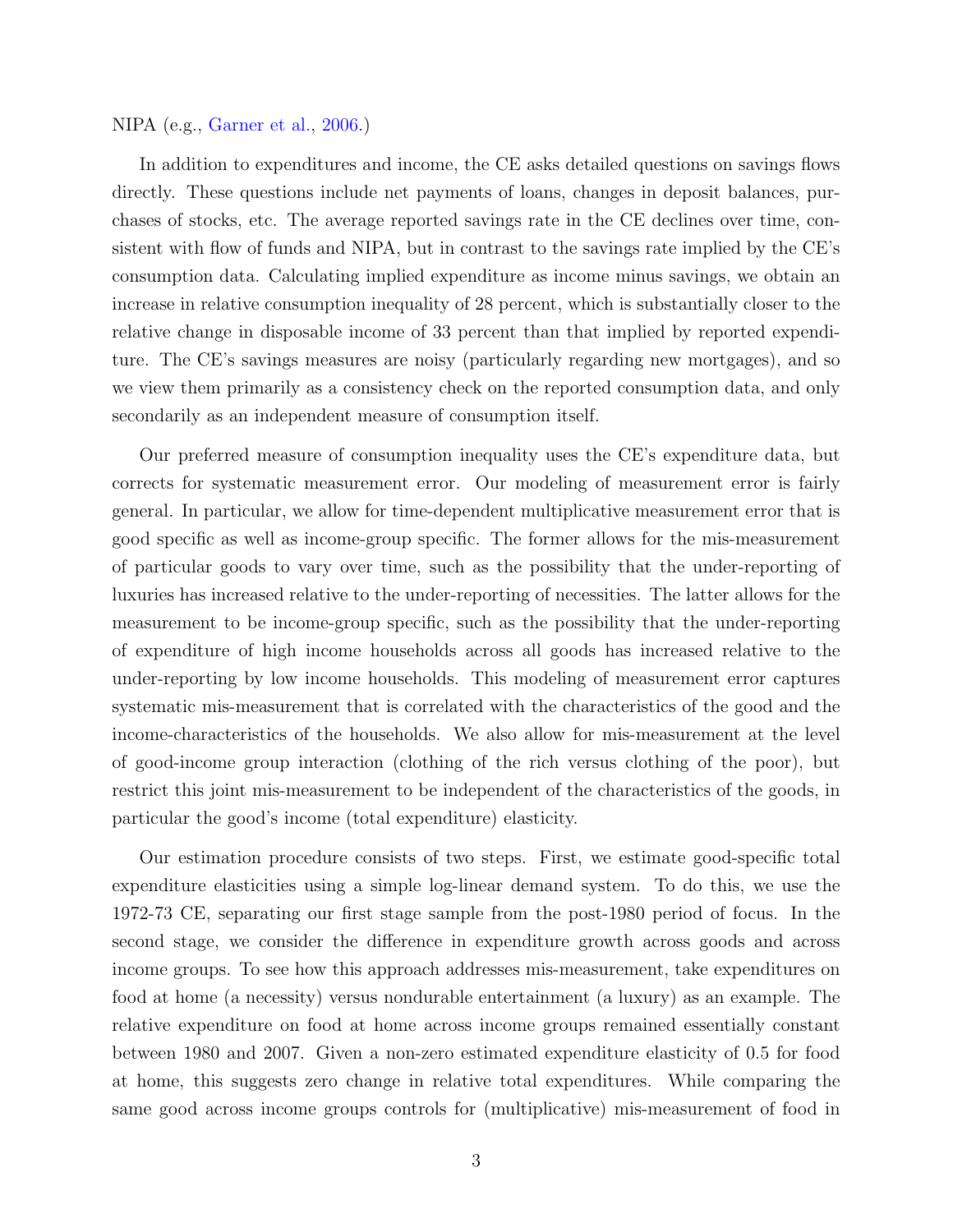each period, it does not control for the possible mis-measurement correlated with income. For this, we can add a second good, nondurable entertainment. Over the same period, the high income-low income ratio of expenditure on nondurable entertainment increased by 0.75 log points. Given an estimated elasticity of 2.0 for entertainment, this implies a change in relative expenditure of 38 percent. Again, this controls for good-specific measurement error, but not mis-measurement correlated with income. However, any mis-measurement that is specific to income groups, but that is uniform across goods, can be eliminated by differencing across goods. That is, the difference in relative expenditure growth rates will equal the difference in expenditure elasticities times the change in total expenditure inequality (plus an idiosyncratic error term). Solving this equation, the relative growth in these two goods implies a change in consumption inequality of 48 percent. Our procedure is thus a differencein-difference estimate, where one difference eliminates good-specific mis-measurement and the second difference eliminates income group-specific mis-measurement.

While food and entertainment are interesting due to their extreme income elasticities, the CE data contains expenditure on many goods. We therefore implement this procedure using all goods in a regression framework. Our estimates suggest that consumption inequality increased by 30 percent between 1980 and 2007, approximately the same as the change in income inequality, and even larger than that obtained from the budget constraint accounting. We find this estimate is stable across different subsets of goods, different weighting schemes across goods, and alternative first-stage elasticity estimates.

We also consider trends in inequality in different sub-periods. We find that income inequality increased by 20 percent between 1980 and the mid-1990s, and then by an additional 13 percent between 1995 and 2007. The inequality in reported CE expenditure increased by 13 percent in the first sub-period, and then by 4 percent in the latter half of the sample. Reported consumption inequality does not keep pace with income inequality in either subperiod. Using our demand system estimates, we find that consumption inequality increased by roughly 19 percent between 1980 and the mid-1990s, and then by additional 13 percent through 2007, for a total increase of 32 percent. These estimates more closely track the profile of income inequality, with a larger increase in the 1980s, and a smaller but still significant increase thereafter.

We are not the first to reassess trends in consumption inequality, particularly with a focus on mis-measurement of CE interview expenditures. [Attanasio et al.](#page-27-0) [\(2005\)](#page-27-0) use the diary component of the CE to correct for mis-measurement in the interview survey, and document a large increase in consumption inequality. Their analysis does not extend back to the 1980s due to data limitations. Our analysis uses interview survey data, but brings in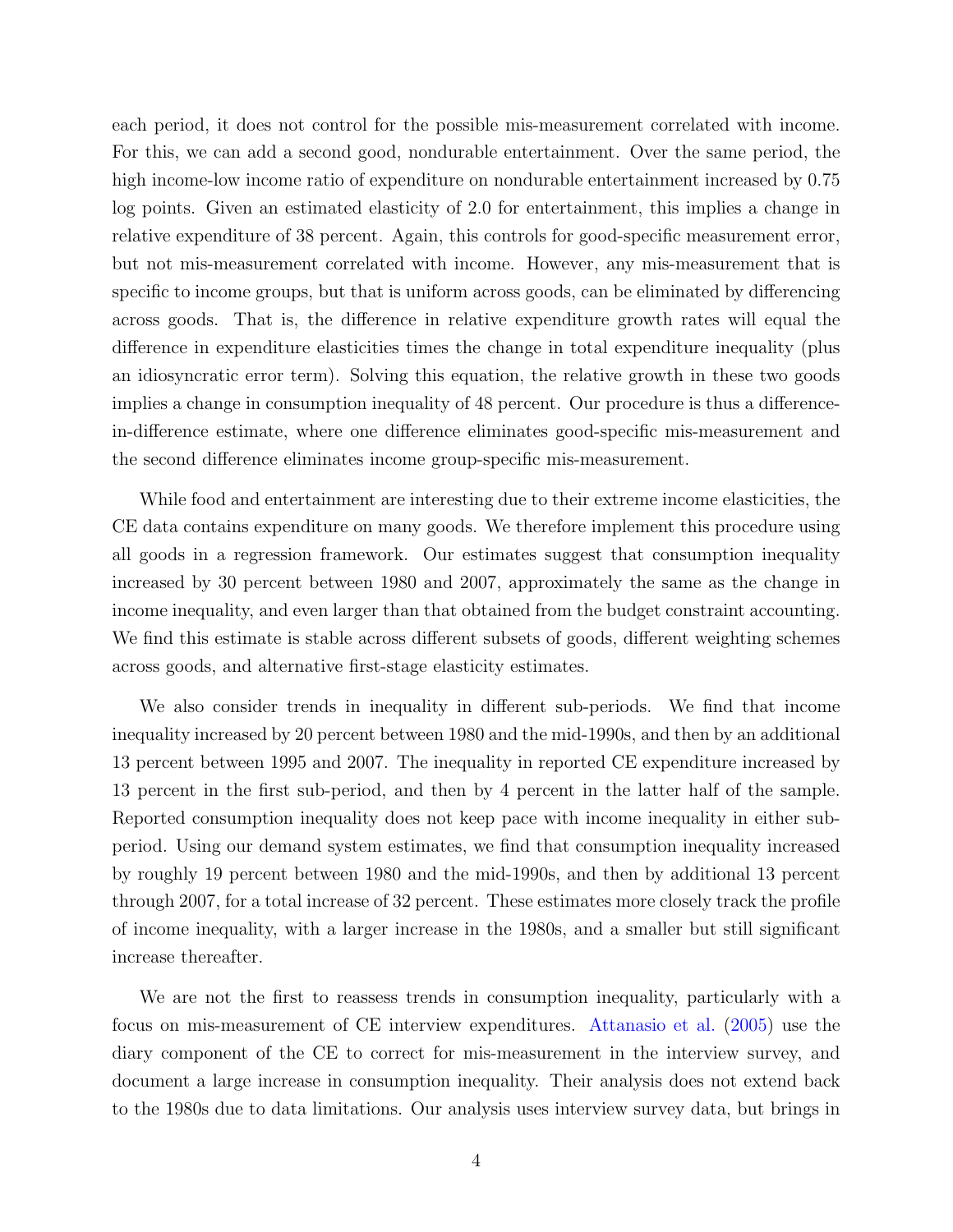data on savings as well as the differential trends across goods and income groups to address mis-measurement. Our paper is complementary to an independent effort by [Parker et al.](#page-29-1) [\(2009\)](#page-29-1), who focus on the gap between CE expenditures and those reported by NIPA to obtain a corrected estimate of consumption inequality.

There is a large literature concerning consumption inequality that precedes or is not focused on the issues raised by Slesnick and Krueger and Perri. An important paper by [Attanasio and Davis](#page-27-1) [\(1996\)](#page-27-1) documents that the increase in the college premium observed for wages in the 1980s is mirrored by similar increases in consumption inequality. However, [Attanasio and Davis](#page-27-1) [\(1996\)](#page-27-1) do not address the relative trends within education groups, which is where [Krueger and Perri](#page-28-0) [\(2006\)](#page-28-0) show the conflict between income and consumption inequality trends is starkest. Other important papers in this earlier literature include [Cutler](#page-28-7) [and Katz](#page-28-7) [\(1992\)](#page-28-7) and [Blundell and Preston](#page-28-3) [\(1998\)](#page-28-3). [Sabelhaus and Groen](#page-29-2) [\(2000\)](#page-29-2) also discuss mis-measurement in the context of the relationship of consumption and income. For trends in inequality for a number of countries and time periods, see the papers collected in [Krueger](#page-28-8) [et al.](#page-28-8) [\(2010\)](#page-28-8). There is also a large literature on consumption versus income inequality over the life cycle, starting with [Deaton and Paxson](#page-28-9)  $(1994)$ .<sup>[3](#page-5-0)</sup> These papers often use the CE for consumption data, and are therefore subject to the measurement error problems addressed in this paper. We leave the question of whether our approach has implications for trends in life cycle inequality to future research.

The remainder of the paper is organized as follows. Section [2](#page-5-1) describes the data set; section [3](#page-10-0) analyzes the CE's savings data; section [4](#page-14-0) performs our main demand-system analysis; section [5](#page-21-0) contains a discussion of potential mis-specification and concludes.

## <span id="page-5-1"></span>2 Data

In this section we describe our data set, leaving to the data appendix a more detailed discussion of variable construction and our sample. Our data is from the Consumer Expenditure Survey's interview sample. This is a well known consumption survey that has been conducted continuously since 1980. We also use the earlier waves of 1972 and 1973 for estimation of the demand system. (The survey was not conducted between 1973 and 1980.)

The survey is large, consisting of over 5,000 households in most waves. Each household is assigned a "replicate" weight designed to map the CE sample into the national population,

<span id="page-5-0"></span><sup>3</sup>See also, [Storesletten et al.](#page-29-3) [\(2004\)](#page-29-3), [Heathcote et al.](#page-28-10) [\(2005\)](#page-28-10), [Guvenen](#page-28-11) [\(2007\)](#page-28-11), [Huggett et al.](#page-28-12) [\(2009\)](#page-28-12), and [Aguiar and Hurst](#page-27-2) [\(2009\)](#page-27-2).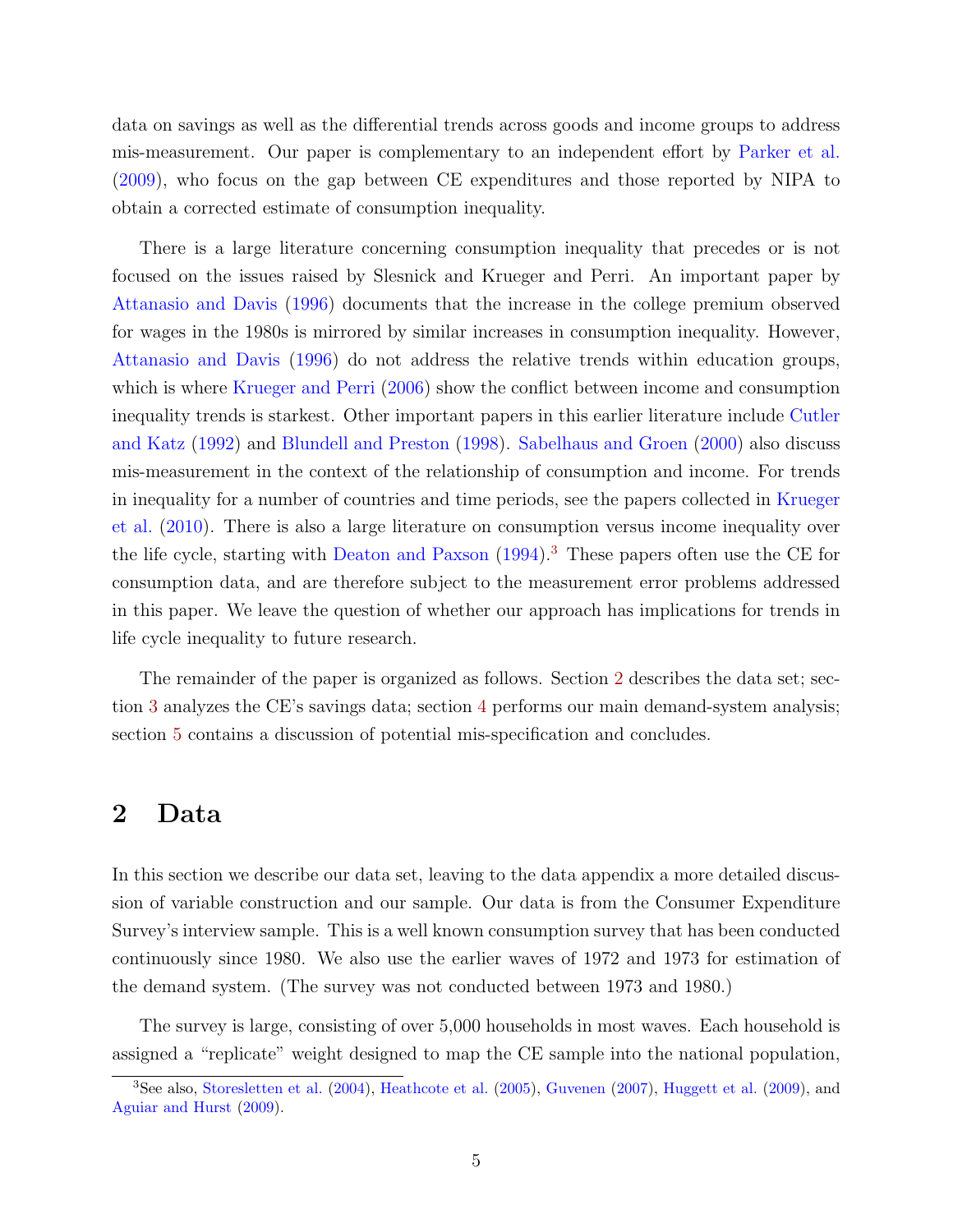which we use in all calculations. An initial interview collects information about household characteristics as well as other baseline information. Each household is then re-interviewed once a quarter for up to four consecutive quarters, which we refer to as interviews 1 through 4. Each interview records expenditures on detailed categories over the preceding three months. The final interview also updates income and demographic information for the preceding 12 months. For income and demographics, we use the responses from the last interview. Income, expenditure, and savings variables are all recorded at the household level. Demographics such as age, sex, and education, are those reported by the "reference person," who is identified by the response to the question who owns or rents the house. We define income and expenditures at the household level, rather than creating adult equivalence scales. However, when estimating household demand equations we control for demographic dummy variables that reflect the number of household members, number of household earners, and the reference member's age.

On the income side, we use the CE measures of total household labor earnings, total household income before tax, and total household income after tax. These variables are reported in the last interview and cover the previous 12 months. Before-tax income in the CE includes labor earnings, non-farm or farm business income, social security and retirement benefits, social security insurance, unemployment benefits, workers' compensation, welfare (including food stamps), financial income, rental income, alimony and child support, and scholarships. Our measure of before-tax income is that reported in the CE, but we add in food as pay and other money receipts (lump sum receipts from estates, gambling winnings, proceeds from the sale of personal items, etc.). For consistency, as we count receipts of alimony and child support as income, we subtract off payments of alimony and child support. Finally, as rental equivalence is a consumption expenditure for home owners, but not out of pocket housing expenses (mortgage interest, property taxes, insurance, repairs and maintenance, etc.), we include rental equivalence minus out-of-pocket housing costs as part of before tax income as well. Our measure of after tax income deducts personal taxes from our measure of before tax income. These taxes are federal income taxes, state and local taxes, and payroll taxes. (We include government retirement and railroad retirement contributions as payroll taxes.) Note that federal income taxes can be negative, especially as they capture earned income credits. We consider an alternative measure of after tax income by replacing self-reported federal income taxes with taxes calculated from the NBER's TAXSIM program. We discuss those results as a robustness check in section [3.](#page-10-0)

The CE asks respondents a number of questions on active savings. For example, they record net flows to savings accounts, purchases of assets (including houses and business),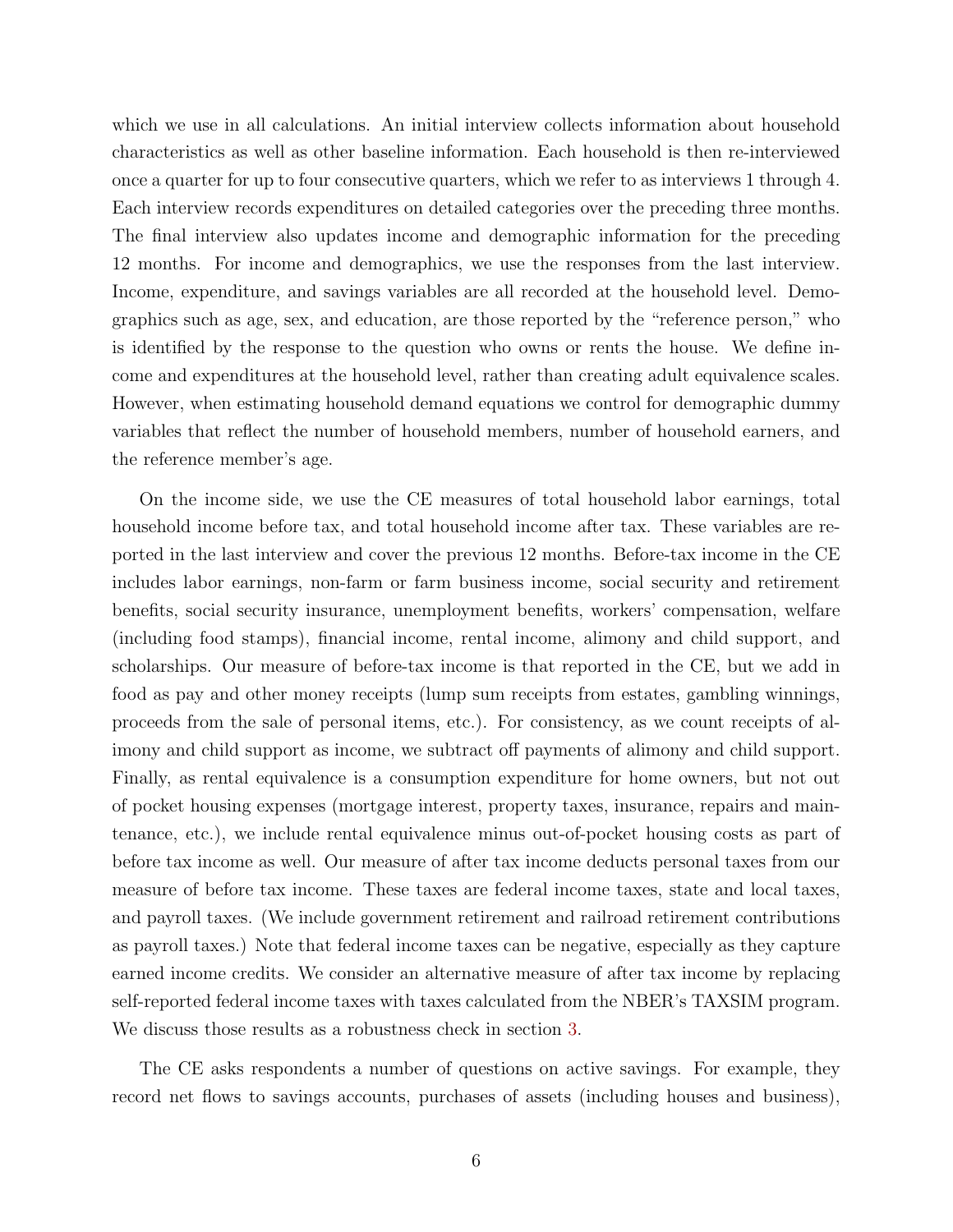payments of mortgages, payments of loans, purchases and sales of vehicles, etc. The detailed components of savings are reported in the data appendix. The CE records the total outstanding credit balances in the 1st and 4th interviews, which are 9 months apart. From this, we calculate net payments of credit by taking the difference and scaling up to an annual measure by 4/3. The other net worth items are reported as flows and do not require differencing across interviews.

While the CE contains fairly rich data on savings, it is designed to measure consumption and not savings. We use the savings data primarily as a consistency check, via the budget constraint, on reported consumption. As we show in section [3,](#page-10-0) the average saving rate reported in the CE appears to be broadly consistent with that obtained from the flow of funds or national income accounts, although there are marked differences. In particular, the data on new mortgages in the CE raise the question of whether the CE accurately records the net effect of refinancing on savings. The CE data implies sharp up-ticks in new mortgages around 1993 and in the 2000s, which is consistent with published statistics on refinancing. However, there are a number of reported new mortgages without a corresponding purchase of a house or a significant paying down of an existing mortgage. New mortgages for households who do not purchase a home are on average nearly 14 times the reported reductions to existing mortgages. In particular, the CE data imply an average "cash out" percentage of 73 percent from new mortgages not associated with a house purchase. This high rate is not supported by other studies of refinancing, which suggest that roughly 13 percent of the new mortgage is taken out as cash and the remainder is used to pay off existing mortgages and related costs (see [Greenspan and Kennedy,](#page-28-13) [2007\)](#page-28-13).

These questionable transactions, while not many in number, nevertheless affect the mean savings rate due to their size. To address this potential measurement error, we identify questionable new mortgages as those that are greater than 1.5 times the sum of the purchase price of a new house plus any lump sum payments or reductions to existing mortgages. Only 7 percent of the sample has a questionable new mortgage, but roughly three quarters of the new mortgages fall into this category. For these mortgages, we top code the amount of the mortgage as the sum of the full amount of any house purchase plus the payment on existing mortgages plus one third the reported mortgage amount. This implies that at most one third of the new mortgage amount is taken out as cash. This reduces the average implied "cash out" ratio of refinanced mortgages to 14 percent, consistent with the number reported by [Greenspan and Kennedy](#page-28-13) [\(2007\)](#page-28-13). In what follows, we typically present two savings series, the raw series using reported mortgages (labeled "unadjusted") and the alternative series which uses the adjusted mortgages (labeled "adjusted"). As documented in section [3,](#page-10-0) it turns out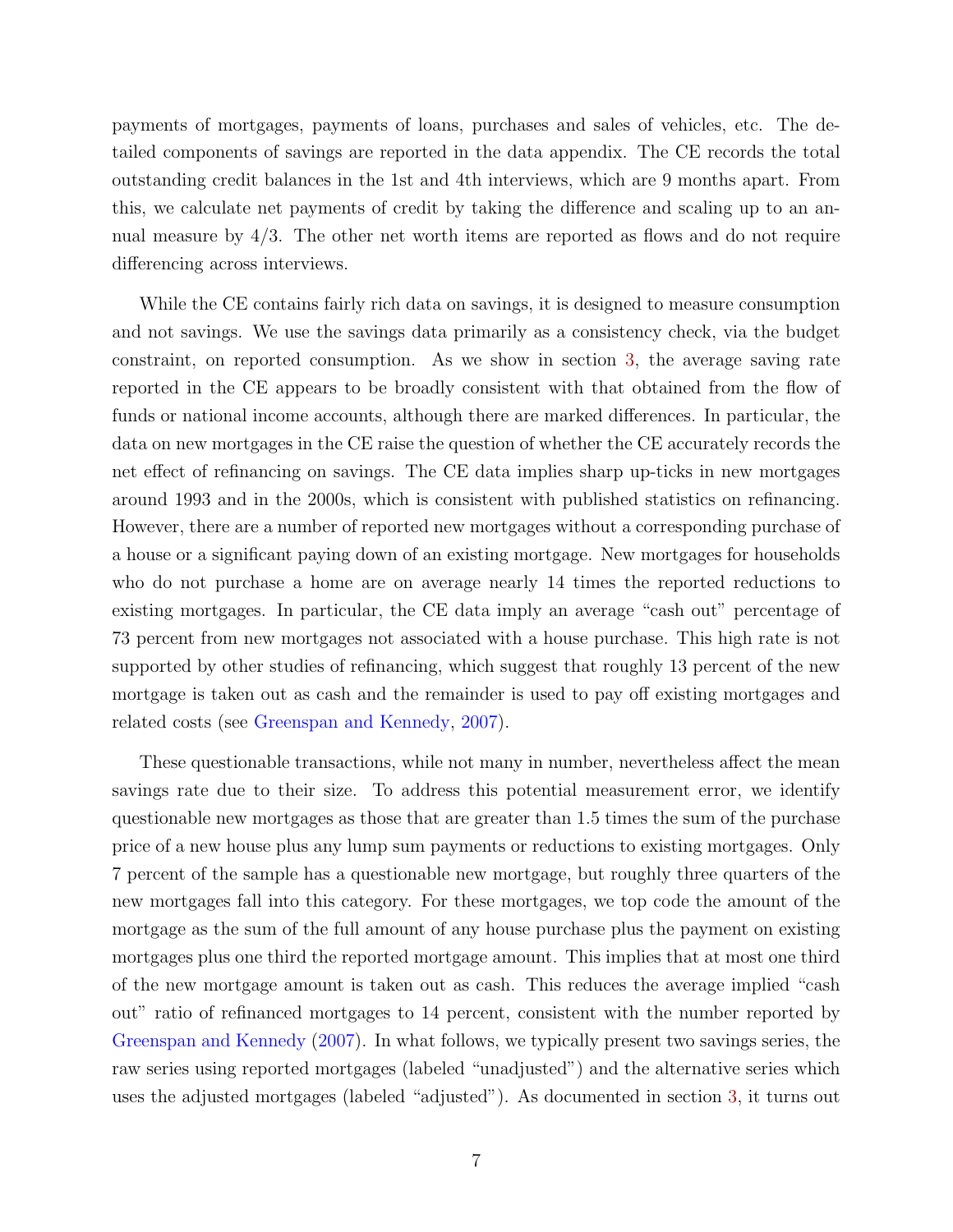that the adjustment affects mean savings rates, but does not have a significant impact on the consumption inequality implied by the budget constraint.

The CE reports expenditure on hundreds of separate items. We aggregate these into 20 groups, which are listed in table [2.](#page-31-0) The division of expenditures into groups is governed by several criteria. The first is to respect BLS categorization of similar goods. The second is to define groups broadly enough to ensure consistency across the various waves of the survey. The third is to define groups narrowly enough that they span a wide range of expenditure elasticities. We adhere to the groupings created by the BLS in published statistics with a couple of exceptions. We have grouped telephone equipment and services with appliances, computers, and related services rather than with utilities, based on our prior regarding expenditure elasticities. We combine expenditure on reading materials with other nondurable entertainment expenditures because alone it represents a trivial expenditure share (about  $0.2\%$ ).

For expenditure on housing services, we use rent paid for renters and self-reported rental equivalence for home owners. For the eight quarterly surveys conducted in 1980 and 1981 households were not asked about rental equivalence. We impute the rental equivalence for homeowners in these early waves based on non-housing expenditures as well as demographics. In particular, we use the the two years of surveys conducted in 1982 and 1983 and regress reported rental equivalence on total expenditures minus out of pocket housing expenditure, after tax income, and a set of dummies for age, marital status, family size, and number of earners. We then fit this regression for the earlier waves that do not report a housing service measure.

For durables other than housing we use direct expenditure, and do not impute service flows. This is motivated by our use of income groups as the unit of analysis (described below), and the assumption that aggregating over many households provides a good proxy for the consumption of durable services at a point in time. We show in section [4](#page-14-0) that our estimates are not sensitive to the exclusion of housing and other durables.

Reported expenditures on food at home are notably lower for the 1982 to 1987 CE waves. This disparity appears to reflect different wording in the questionnaire for those years. To adjust for this drop, we increase food at home expenditure by 11% for these years. This 11% adjustment is derived from a regression for surveys 1980 to 1989 of log food at home expenditures on log after-tax income, log total expenditure, quadratic time trends, and a zero/one dummy variable that equals one for years 1982 to 1987. This adjustment is similar to that employed by [Krueger and Perri](#page-28-0) [\(2006\)](#page-28-0).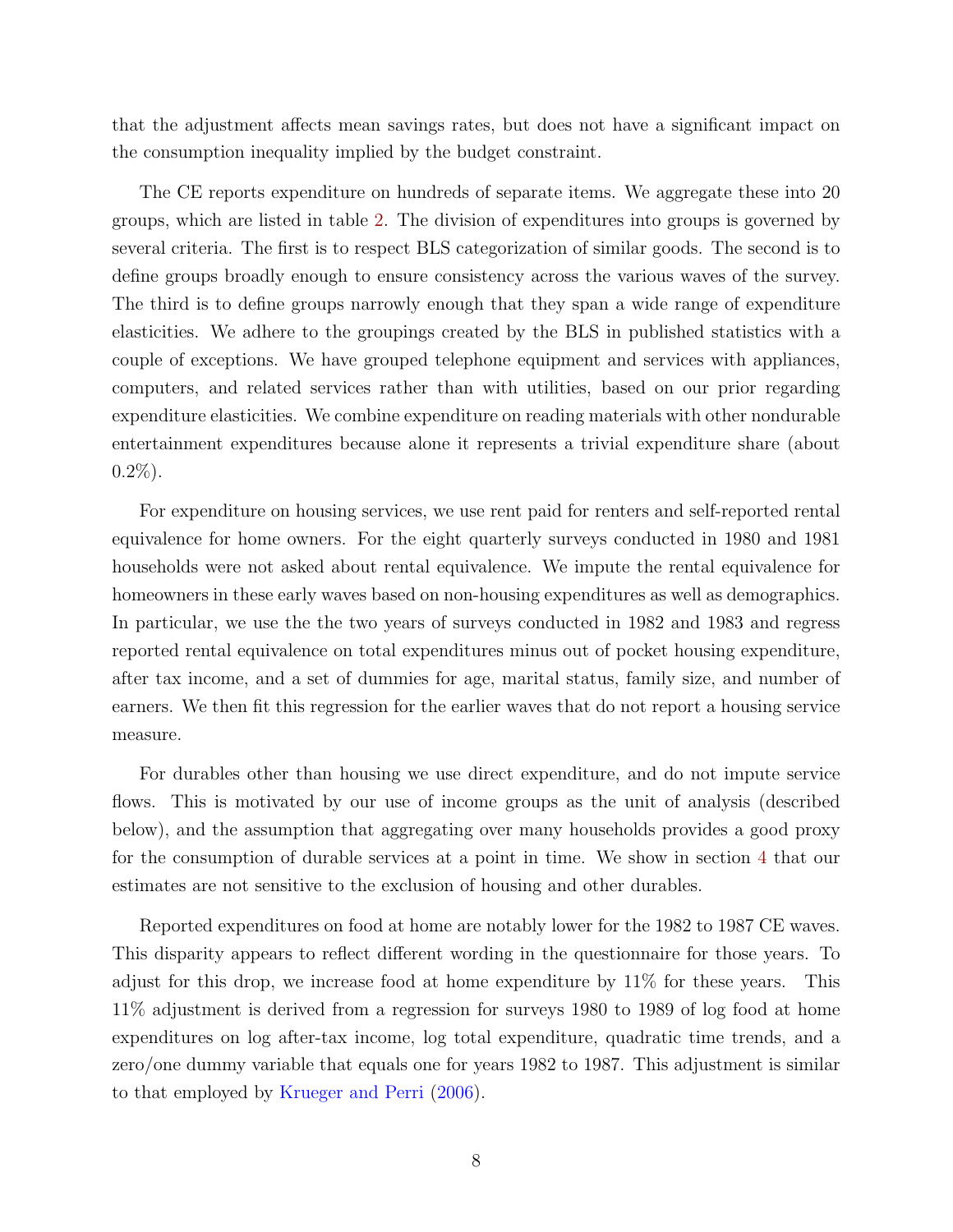Income, saving, and household total expenditures are expressed in constant 1983 dollars using the CPI-U. Note that we use the aggregate CPI to deflate total expenditures, and do not deflate separately by expenditure category. This keeps all elements of the budget constraint in the same units. All results based on individual expenditure categories are expressed for one set of households relative to others (e.g., high versus low income) at a point in time, so price deflation is not an issue.

We aggregate expenditures for each household across the four interviews, so each household appears once in the sample. We assign households to years based on the month of the first interview, with households starting the survey in the fourth calendar quarter assigned to the next year.

CE survey waves from 1981 through 1983 include only urban households, and so for consistency we restrict our analysis to urban residents for the entire sample period. Our analysis employs the following further restrictions on the CE urban samples, both for the 1980-2007 and 1972-1973 samples. First, we restrict households to those with reference persons between the ages of 25 and 64. Second, we only use households who participate in all four interviews, as our income measure and most savings questions are only asked in the final interview. Third, we restrict the sample to those which the CE labels as "complete income reporters," which corresponds to households with at least one non-zero response to any of the income and benefits questions. Fourth, we eliminate households that report unusually large expenditures on our smaller categories. In particular, we exclude any household that records spending more than half of after tax income on any category, with the exception of housing, food, and vehicle purchases. Finally, to eliminate outliers and mitigate any timevarying impact of top-coding, we exclude households in the top and bottom five percent of the before tax income distribution. (The extent of top coding dictates the five percent trimming.) We are left with 9,845 households for the 1972-73 sample, and 55,003 households for the period 1980-2007. The data appendix details how many households are eliminated at each step.

From this sample, we divide households into 5 bins based on before tax income, with the respective bins containing the 5-20, 20-40, 40-60, 60-80, and 80-95 percentile groups, respectively. For each income group and each year, we average expenditure, income, and savings variables across the member households, using the household sampling weights. Our primary measure of inequality is the ratio of the mean of the top income group to the mean of the bottom income group. When estimating the expenditure elasticities, reported in table [2](#page-31-0) below, we control for demographics. To do this, we further divide each income group into 18 demographic cells, based on age range  $(25-37, 38-50, 51-64)$ , number of earners  $(<2, 2+$ ),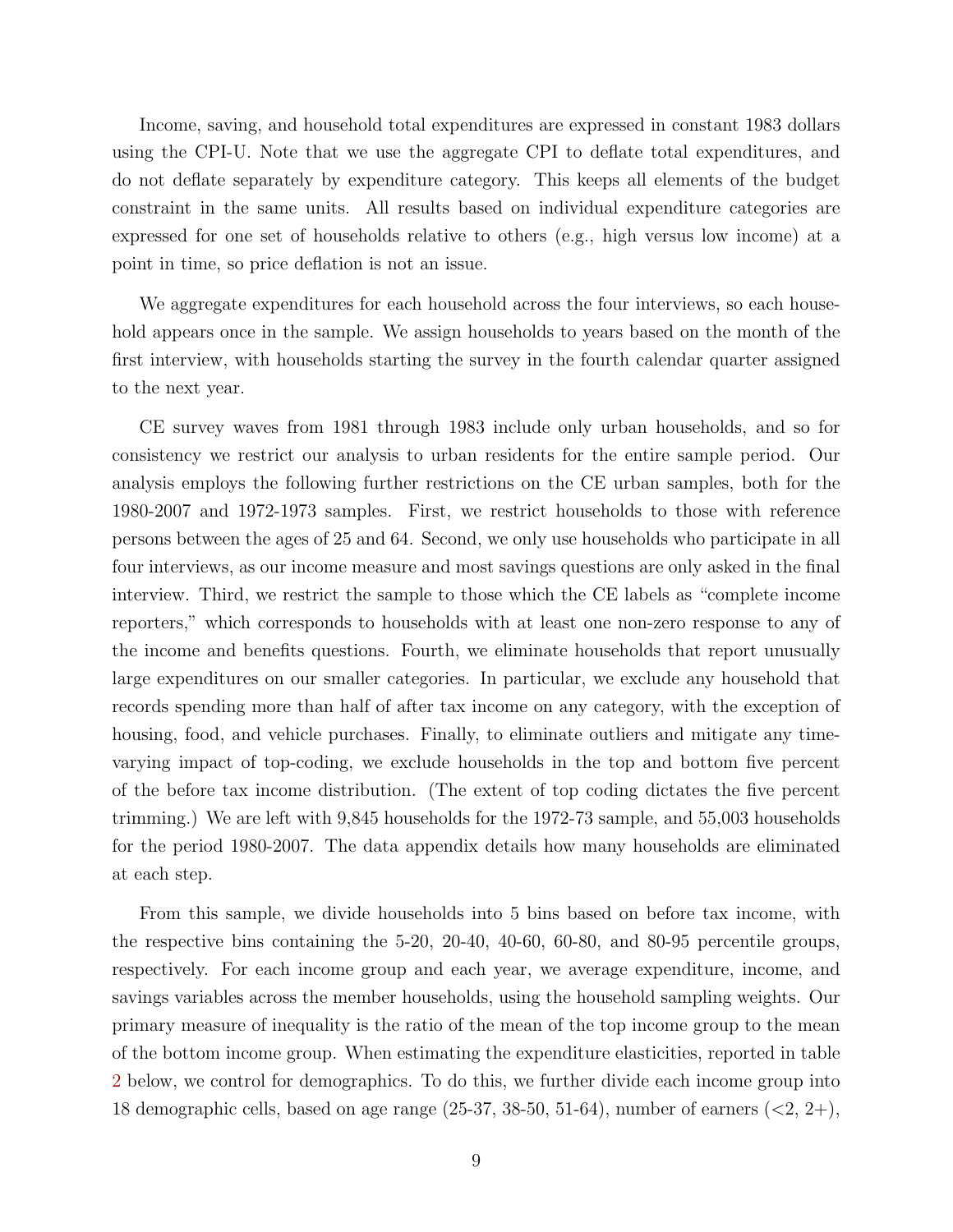and household size  $(5, 2, 3-4, 5+)$ . The analysis is done by averaging within each cell and weighting the cell by the sum of the underlying household sampling weights.

## <span id="page-10-0"></span>3 Budget Constraint Accounting

In this section, we review the trends in income and consumption inequality using our CE sample. We then discuss the CE savings rates, and introduce our first alternative measure of consumption based on the budget constraint.

### <span id="page-10-1"></span>3.1 Trends in Income and Consumption Inequality

We begin with labor earnings. The top line in figure [1](#page-35-0) depicts the trend in labor earnings inequality. As discussed in section [2,](#page-5-1) inequality is the ratio of the mean for the top income cells to the mean for the bottom income cells. Keep in mind that the allocation of respondents into the high and low income groups is based on before tax income, and so the cells are the same for all lines in figure [1.](#page-35-0) There is substantial year-to-year movement, reflecting in large part sampling error, so we average over multiple years in table [1.](#page-30-0) In particular, we look at the three multi-year periods 1980-82, 1992-1995, and 2005-2007. For the 1980-1982 period, average household labor earnings in 1983 dollars was \$44,995 for our top income group and \$7,002 for our bottom income group, for a ratio of 6.43. Labor earnings for the top income group grew by 30 percent (in log points) through 2007, while labor earnings for the low income grew by 10 percent, resulting in a ratio of 7.88 in 2005-2007. This implies an increase in earnings inequality of 20 log points over the full period. The increase in inequality from 1980-82 to the mid 1992-1995 period is even larger at 29 percent. But this is largely driven by years 1992-1993 which, from figure [1](#page-35-0) appear as outliers for earnings.

The next line in figure [1](#page-35-0) is before tax income. Inequality in this broader measure of income is lower at each point in time, but also shows a steady increase over time. In particular, this ratio increases from 4.76 in 1980-82 to 6.40 in 2005-2007, for an increase of 30 percent over this period. This change is reported in the second row of table [1.](#page-30-0) Inequality in total household income, after deducting taxes, grew by slightly more than before tax income, with an increase of 33 percent over the sample period (Row 2 of table [1\)](#page-30-0). As a robustness check on the CE measure of after tax income, we computed federal income taxes using the NBER's TAXSIM program, and used this in place of the CE's self-reported income tax to calculate after tax income from before tax income. This alternative measure of after tax income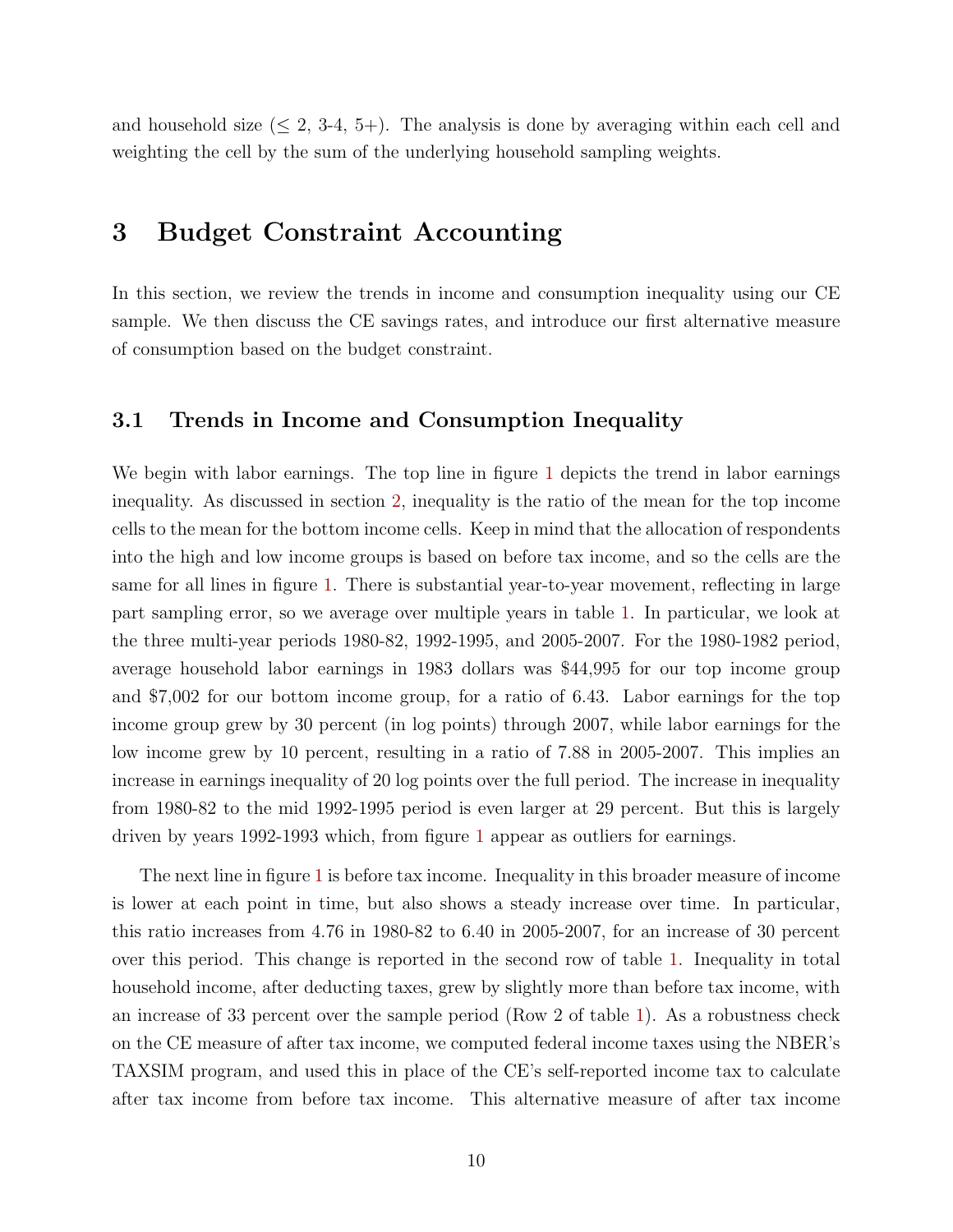inequality increased from a ratio of 3.8 in 1980-82 to a ratio of 5.01 in 2005-2007, for a log change of 28 points. This exercise suggests that respondents in the CE are under-reporting the progressivity of federal income taxes relative to TAXSIM, and this gap is increasing over time. Nevertheless, the differences do not substantially change the conclusion that income inequality increased significantly over this period, on the order of 30 percent.[4](#page-11-0)

Figure [1](#page-35-0) also depicts consumption inequality between the top income group and the bottom income group. The increase is much less than that of earnings or income, the feature highlighted in [Krueger and Perri](#page-28-0) [\(2006\)](#page-28-0). In table [1,](#page-30-0) we see that consumption inequality increased by only 17 percent over the full period, with 13 percent of that change occurring in the first half of the sample. The decline of CE measured consumption relative to NIPA varies across goods. If under-measurement becomes more problematic for luxuries over time, this could bias downward any measured rise in consumption inequality. However, this does not appear to be the case. In figure [1](#page-35-0) we adjust consumption expenditures to ensure that goodby-good CE aggregates track those from the national income accounts, using proportional adjustment factors from [Meyer and Sullivan](#page-28-14) [\(2009\)](#page-28-14). This has little impact, as the two measures of consumption inequality are nearly identical. As stated in the introduction, our finding that inequality in expenditures has risen much less than income inequality is consistent with a number of papers in the literature.<sup>[5](#page-11-1)</sup>

We have also computed inequality relative to the middle income group, which represents the 40th to 60th percentiles. For simplicity, we will refer to this as the 50th percentile. The 30 percent increase in before tax income inequality reported in table [1](#page-30-0) can be broken down into an increase of 19 percent for the 90-50 ratio, and 11 percent for the 50-10 ratio. Similarly, the 33 percent increase in after tax income inequality is composed of a 20 percent increase for the 90-50 ratio and 14 percent increase for the 50-10 ratio. For consumption, the 17 percent increase is due to a 13 percent increase in the 90-50 ratio and a 4 percent increase in the 50-10 ratio. That is, there is very little reported increase in consumption inequality in the bottom half of the sample.

<span id="page-11-0"></span><sup>&</sup>lt;sup>4</sup>The rise in income inequality we observe in the CE is broadly consistent with patterns in other data. [Meyer and Sullivan](#page-28-14) [\(2009\)](#page-28-14) measure income inequality using income information in the Current Population Surveys (CPS). There are differences in methodology from our approach; for instance, their statistics adjust for family size using equivalence scales. Nevertheless, they show for 1980-2007 an increase in the 90-10 differential in after tax income of 27 percent. [Heathcote et al.](#page-28-5) [\(2010\)](#page-28-5) also examine after tax income based on CPS data, but report a larger increase in the 90-10 differential for 1980-2005 of a little over 50 percent.

<span id="page-11-1"></span><sup>5</sup> For instance, [Meyer and Sullivan](#page-28-14) [\(2009\)](#page-28-14) show an increase in the 90-10 differential in consumption expenditure for their CE sample of only about 10 percent for 1980 to 2007, or about a third of the rise they see in the 90-10 differential for after tax income over those years in the CPS. [Heathcote et al.](#page-28-5) [\(2010\)](#page-28-5) show an increase in the 90-10 differential in consumption expenditure for their CE sample for 1980 to 2006 of about 17 percent, similar to our number. But that is also only about a third as large as the rise they see in the 90-10 differential for after tax income over those years in their CPS sample.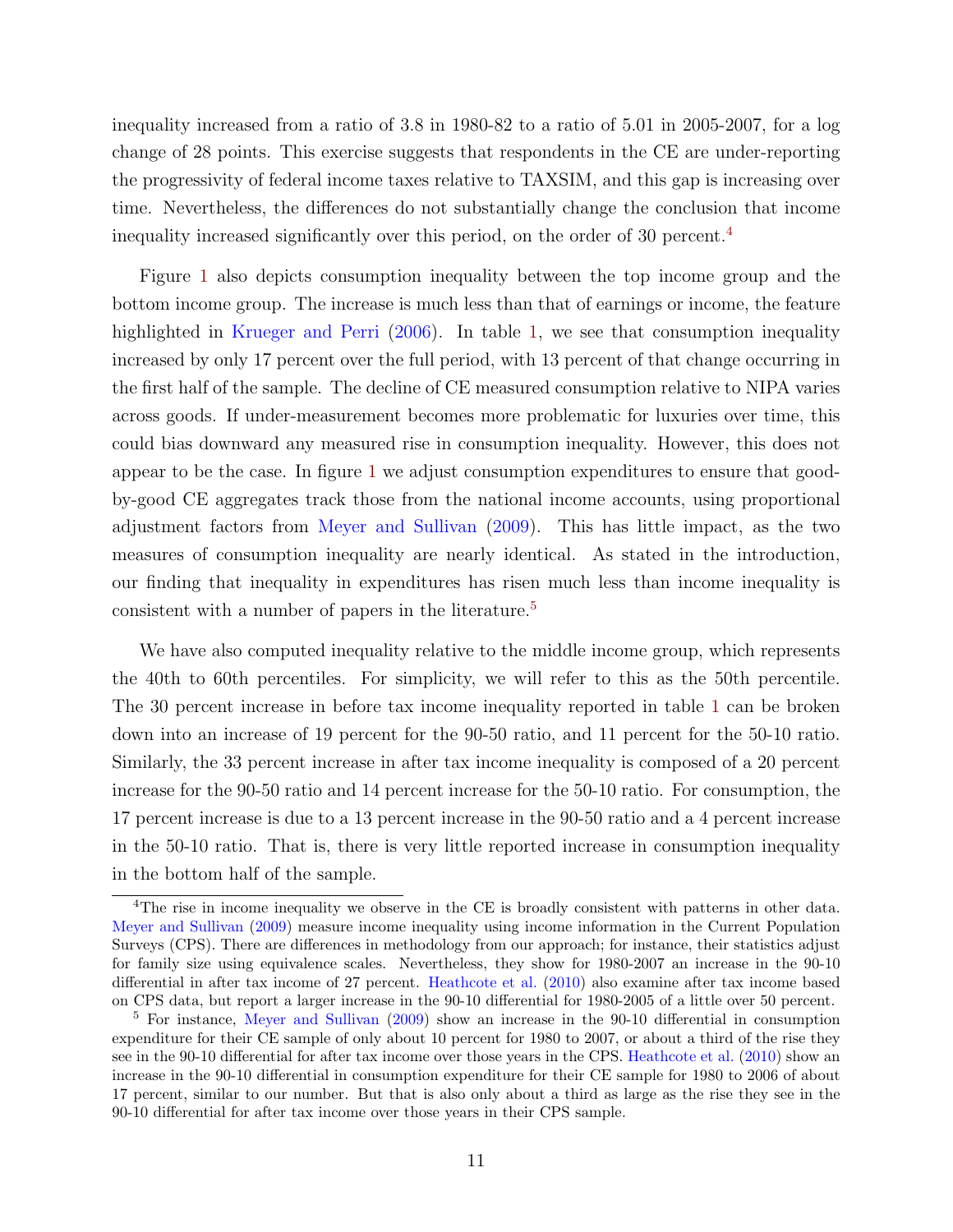### 3.2 Saving Rates

We now turn to implied and observed saving rates, beginning with mean saving rates. Figure [2](#page-36-0) depicts the personal saving rate reported in the flow of funds accounts.<sup>[6](#page-12-0)</sup> There is a clear downward trend in this series, starting from 12.2 percent for 1980-82 and falling to 1.7 percent for 2005-07. This downward trend in the personal saving rate is well known, and is similar to that implied by the national income accounts.

The implied savings rate in the CE data can be computed as one minus the mean ratio of consumption expenditures to mean after tax income. This series is also depicted in figure [2.](#page-36-0) The implied saving rate has a dramatically different trend, increasing from 12.5 percent for 1980-82 to 23.2 percent for 2005-07. This sharp increase in implied savings is at odds with the flow of funds or national income accounts, and is the counterpart to the previously discussed increasing gap between CE and NIPA expenditure. Because inequality in CE expenditures rises only half as much as income inequality, the data imply a large rise in the dispersion in implied savings rates between high income and low income groups: For the top income group the implied savings rates increases dramatically from 27 percent for 1980-82 to 38 percent for 2005-07, while for the bottom group is nearly unchanged, going from -26 to -25 percent.

Although the trend in CE consumption expenditure is far below that seen in national accounts, this does not necessarily imply that the CE fails to depict accurately trends in consumption inequality. For example, if the CE's ability to capture expenditures has declined by the same multiplicative factor for all income groups, then the mis-measurement will not bias our ratio-based measures of consumption inequality. However, such a scenario has somewhat extreme implications for relative saving rates. That is, suppose we uniformly increase expenditure across groups in 2005-07 to generate a decline of 10.5 points in the aggregate CE savings rate, which is the decline observed in the flow of funds. This implies an adjustment factor of 28 percent.<sup>[7](#page-12-1)</sup> Given that  $\frac{Savings}{Income} = 1 - \frac{Consummin}{Income}$ , this implies a downward adjustment of saving rates that is 28 percent times the consumption to income ratio. Because the consumption-income ratio is much higher for low income groups, it

<span id="page-12-0"></span><sup>6</sup>Specifically, the saving rate is personal saving without consumer durables divided by disposable income. A similar pattern is obtained using the national income and product accounts, where savings is disposable personal income minus personal outlays.

<span id="page-12-1"></span><sup>&</sup>lt;sup>7</sup>Specifically, let  $\gamma$  denote our adjustment factor, so we increase consumption by a factor of  $(1 + \gamma)$ uniformly across households. The adjustment to the saving rate is:  $\Delta \frac{S}{Y} = -\gamma \frac{C}{Y}$ . To match the 10.5 point decline in the saving rate observed in the flow of funds, the aggregate CE saving must be adjusted down by 21.2 points in 2005-2007. As the ratio of aggregate CE consumption to income in 2005-2007 is 0.767, an adjustment factor of 27.6 percent is required:  $(-0.276)(0.767) = -0.212$ .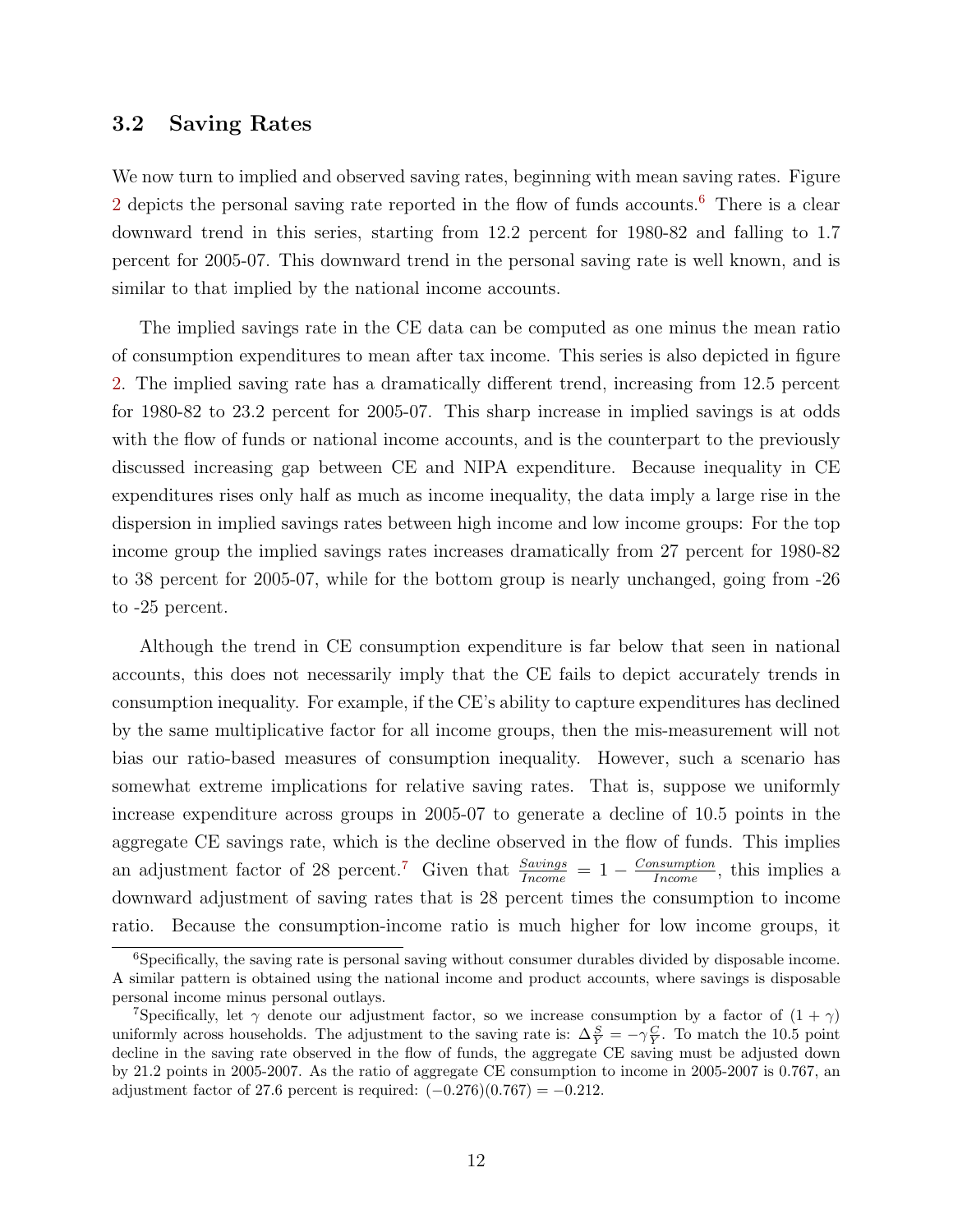requires an extreme decline in their savings rate. In particular, the implied savings rate for top income group must decline modestly from 27 percent for 1980-82 to 21 percent for 2005-07, while for the bottom group is must go from -26 all the way down to -59 percent.[8](#page-13-0) We would suggest that such a trend decline in savings rate for the bottom group is extreme, especially given that income is defined to include transfers and given that the very lowest income households are trimmed from the sample.

Figure [2](#page-36-0) also reports the saving rate constructed from the CE's savings data. The series labeled "unadjusted" is the sample mean of reported savings divided by mean after tax income for each year. The mean savings rate falls from 3 percent in 1980 to -20 percent at the end of the sample. This decline is nearly a mirror image of the increase implied by consumption data, implying an inconsistency between the CE's consumption, income, and savings data that is increasing over time. The decline, while of the right sign, is much larger than that obtained from flow of funds accounts. As mentioned in section [2,](#page-5-1) there is a measurement issue concerning new mortgages, which underlies the large decline generally, and the sharp swings around 1993 and 2003 in particular. As described in section [2,](#page-5-1) we construct an alternative savings series designed to address the mis-reporting of new mortgages. This series is the "adjusted" series in figure [2,](#page-36-0) which more closely tracks flow of funds savings and eliminates part of the sharp downward spikes in savings in the mid-1990s and 2000s.

While mean savings rates are a useful check on the data, we are primarily interested in relative consumption. Using the budget constraint, we can use reported income and savings at the household level to construct an alternative measure of consumption. Specifically, we define implied consumption as after tax income minus reported savings, which is denoted  $Y - S$  in figure [1](#page-35-0) and table [1.](#page-30-0) Starting with table [1,](#page-30-0) the unadjusted savings data implies an increase in consumption inequality of 19 percent between 1980 and 1995, and 28 percent for the full sample. The adjusted savings implies similar trends in consumption inequality, with increases of 13 and 26 percent, respectively. Both series suggest a greater increase in consumption inequality than that implied by reported expenditure. In particular, the 16 point gap between the increase in after tax income and consumption inequality (33 versus 17) is reduced to about a 5 point gap.<sup>[9](#page-13-1)</sup>

<span id="page-13-0"></span><sup>&</sup>lt;sup>8</sup>These numbers are obtained as follows. The ratio of consumption to income for the high income group averages 62 percent for 2005-2007, the adjustment lowers the saving rate of the high income group by (-  $(0.276)(0.618)=0.171$ . That is, the saving rate of the high income group is adjusted down from 38 percent to 21 percent. The consumption-income ratio for the low income group is 1.25, and the adjustment to the saving rate is therefore -0.34, requiring an adjustment of the saving rate from -25 percent to -59 percent.

<span id="page-13-1"></span><sup>&</sup>lt;sup>9</sup>For reference, we also computed  $Y - S$  using the after tax income calculated using TAXSIM's federal income tax. The increase in implied consumption inequality is 25 percent using unadjusted savings and 20 percent using adjusted savings. The modestly smaller increase in inequality reflects that this alternative after tax income measure also displays a smaller increase in inequality.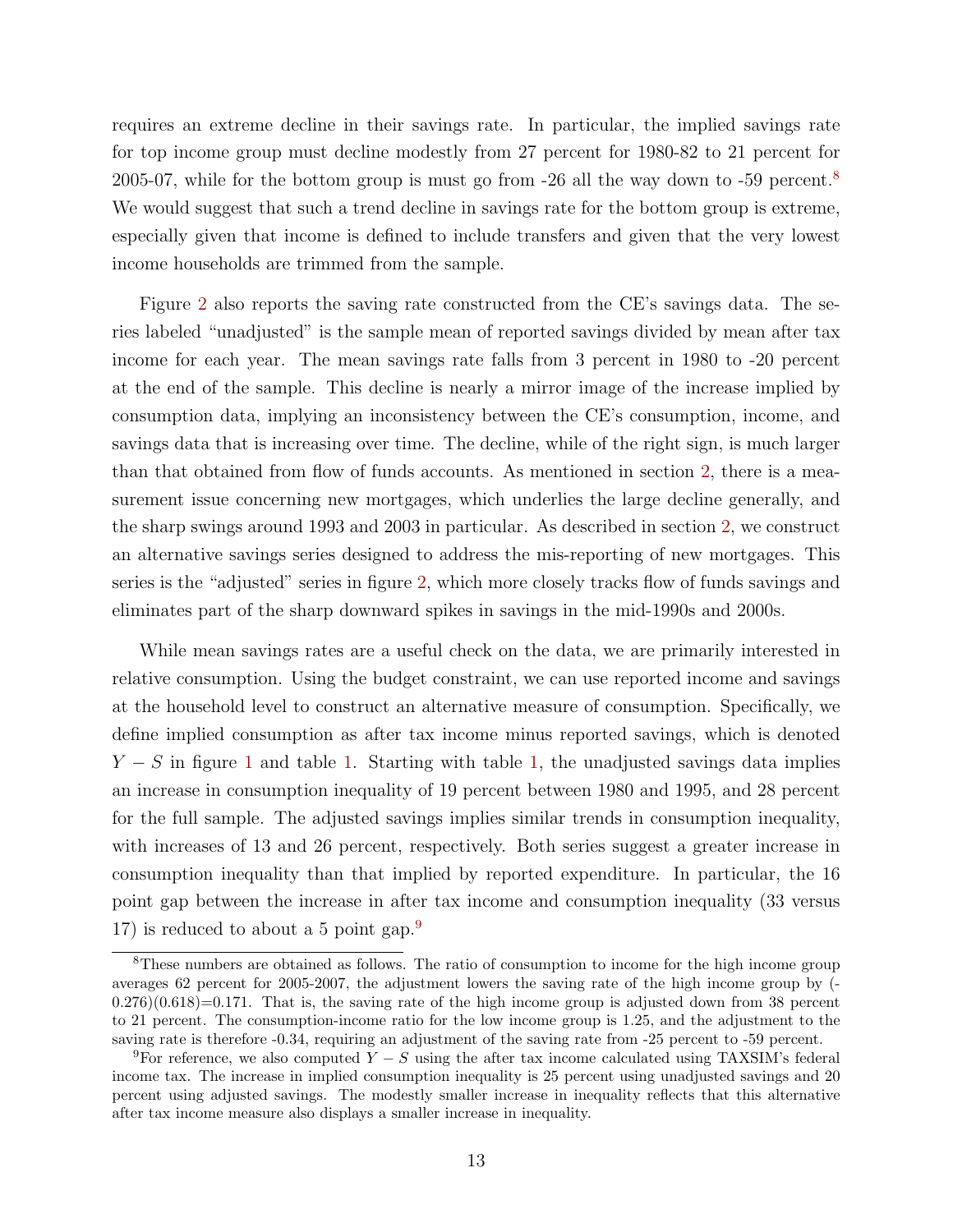Figure [1](#page-35-0) depicts the ratio of high income to low income consumption implied by reported savings for each year. Given that the unadjusted and adjusted savings series yield nearly identical trends in inequality, we only plot the adjusted series to avoid clutter. The savingsimplied consumption inequality tracks income inequality quite closely, and is different in both level and trend from the reported consumption data.

Moreover, recall from the previous sub-section that the increase in consumption inequality was particularly small for the 50-10 ratio. For  $Y - S$ , there is more balance across the top and bottom of the income distribution. In particular, the overall increase of 26 percent for the adjusted  $Y - S$  is composed of a 12 percent increase in the 90-50 ratio and a 14 percent increase in the 50-10 ratio.

As previously emphasized, reported savings is not a focus of the CE, and one may reasonably question conclusions drawn solely from reported savings. Our primary focus is to use the savings data as a consistency check on the CE's consumption data. It turns out that the savings data tell a much different story regarding consumption inequality than do the expenditure data. This inconsistency raises the question of whether the expenditure data is subject to systematic measurement error that biases our estimates of consumption inequality. Addressing this potential measurement error is the focus of the next section.

# <span id="page-14-0"></span>4 Demand System Estimates of Consumption Inequality

In this section we present our main results. We first discuss how our econometric methodology corrects for several classes of mis-measurement. We then estimate a simple demand system which we use to generate our estimates of consumption inequality growth.

### 4.1 Econometric Approach

To set notation, let the index  $h = 1, ..., H$ , represent cells defined by income and demograph-ics as described in section [2.](#page-5-1) Let  $i = 1, ..., I$  denote the  $I = 5$  income groups. With 18 demographic groups for each of the 5 income group, we have  $H = 90$ . Let  $j = 1, ...J$  index our  $J = 20$  goods; and let t index time (year). With this notation, let  $x_{hjt}$  denote reported expenditure on good  $j$  at time  $t$  by income-demographic group  $h$ , where we average over households in each cell using the CE replication weights. Let  $X_{ht}$  denote total expenditure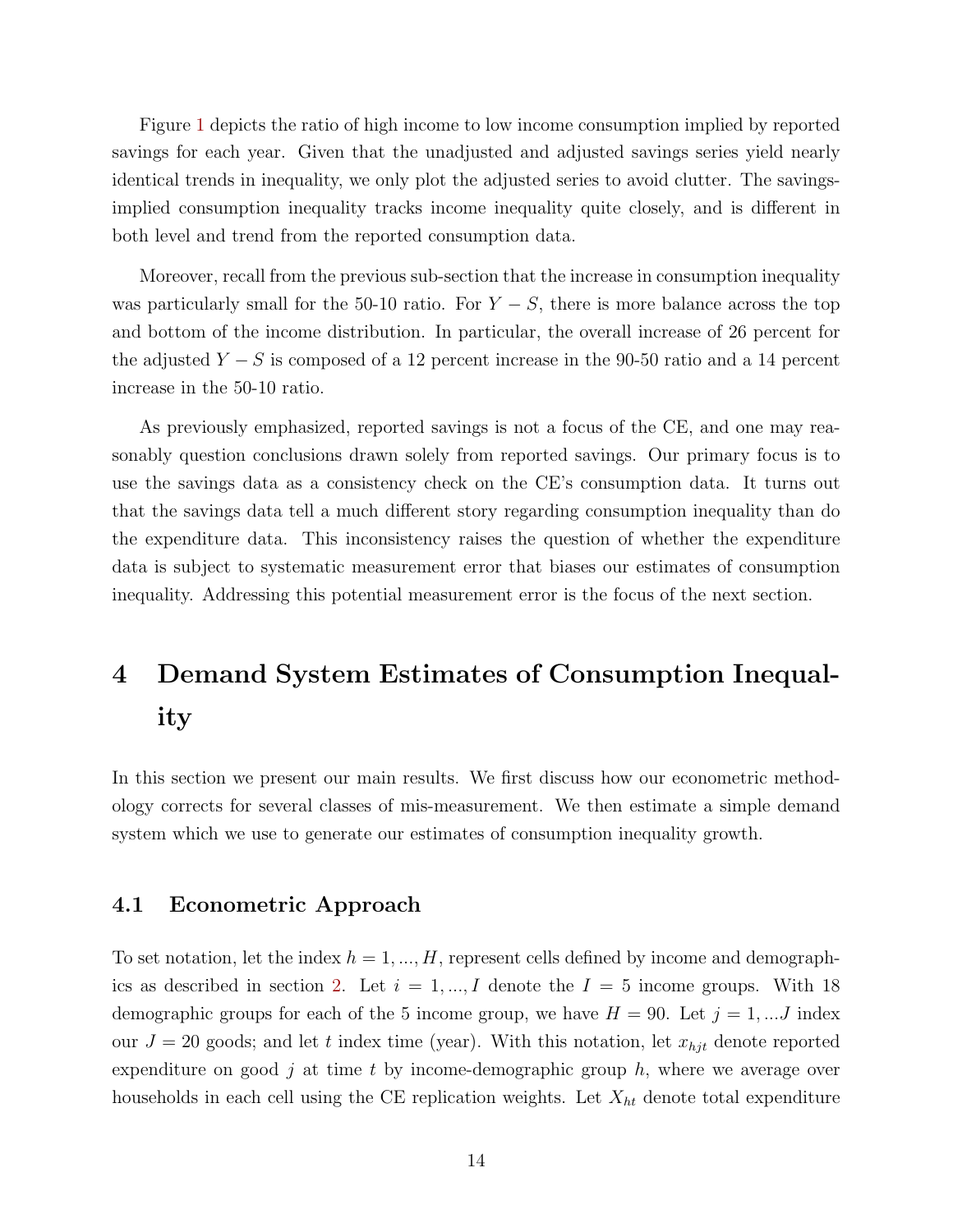at time t by group h; that is,  $X_{ht} = \sum_{j=1}^{J} x_{hjt}$ .

We assume that  $x_{hjt}$  is measured with error, with the degree of mis-measurement depending on time, income group, and good. Note that this is the systematic measurement error that survives averaging across households within each income-demographic group. In particular, let  $x_{hjt}^*$  denote the true expenditure, and

$$
x_{hjt} = x_{hjt}^* e^{\psi_t^j + \phi_t^i + v_{hjt}}.
$$
\n<sup>(1)</sup>

Here,  $\psi_t^j$  $t<sub>t</sub>$  reflects mis-measurement of consumption good j at time t that is common across respondents (e.g., food may be under-reported for all households);  $\phi_t^i$  represents mis-measurement specific to i at time t that is common across goods (e.g., the rich may under-report all expenditures); and  $v_{hjt}$  is good-group specific measurement error (e.g., food expenditures of the rich are under-reported). We assume that  $v_{hjt}$  is classical measurement error; in particular, it is independent of the characteristics of good  $j$  and group  $h$  at each date  $t$ . Without loss of generality (given the presence of  $\psi_t^j$  and  $\phi_t^i$ ), we normalize the mean of  $v_{hjt}$  to be zero for all  $t$ .

Our estimation consists of two steps. First, we estimate the total expenditure elasticities for each good. We assume that Engel curves are log-linear and so expenditure elasticities are constant. Of course, this can only be true locally, unless all elasticities are one. Nevertheless, it provides a tractable framework to address the mis-measurement of expenditure in the CE. We discuss mis-specification further in Section [5.](#page-21-0) We assume that true expenditure satisfies:

<span id="page-15-1"></span>
$$
\ln x_{hjt}^* = \alpha_{jt}^* + \beta_j \ln X_{ht}^* + \Gamma_j \mathbf{Z}_h + \varphi_{hjt}.
$$
 (2)

The term  $Z_h$  is a vector of demographic dummies corresponding to age, number of earners per household, and family size, reflecting the categories used to construct the demographic cells. We allow the coefficient vector on demographics  $\Gamma_j$  to vary across goods. The error term  $\varphi_{hjt}$  represents idiosyncratic relative taste shocks which we assume are independent of total expenditure and independent of expenditure elasticities  $\beta_j$ .

We estimate expenditure elasticities using the 1972-73 Consumer Expenditure Survey. Using the early sample allows us to separate estimation of the expenditure elasticities from the estimation of the implied growth in total consumption expenditures post-1980. Specifically, let  $t = 0$  denote observations from 1972 and 1973. We estimate expenditure elasticities using observed expenditures:

<span id="page-15-0"></span>
$$
\ln x_{hj0} = \alpha_{j0} + \beta_j \ln X_{h0} + \Gamma_j \mathbf{Z}_h + u_{hj0},\tag{3}
$$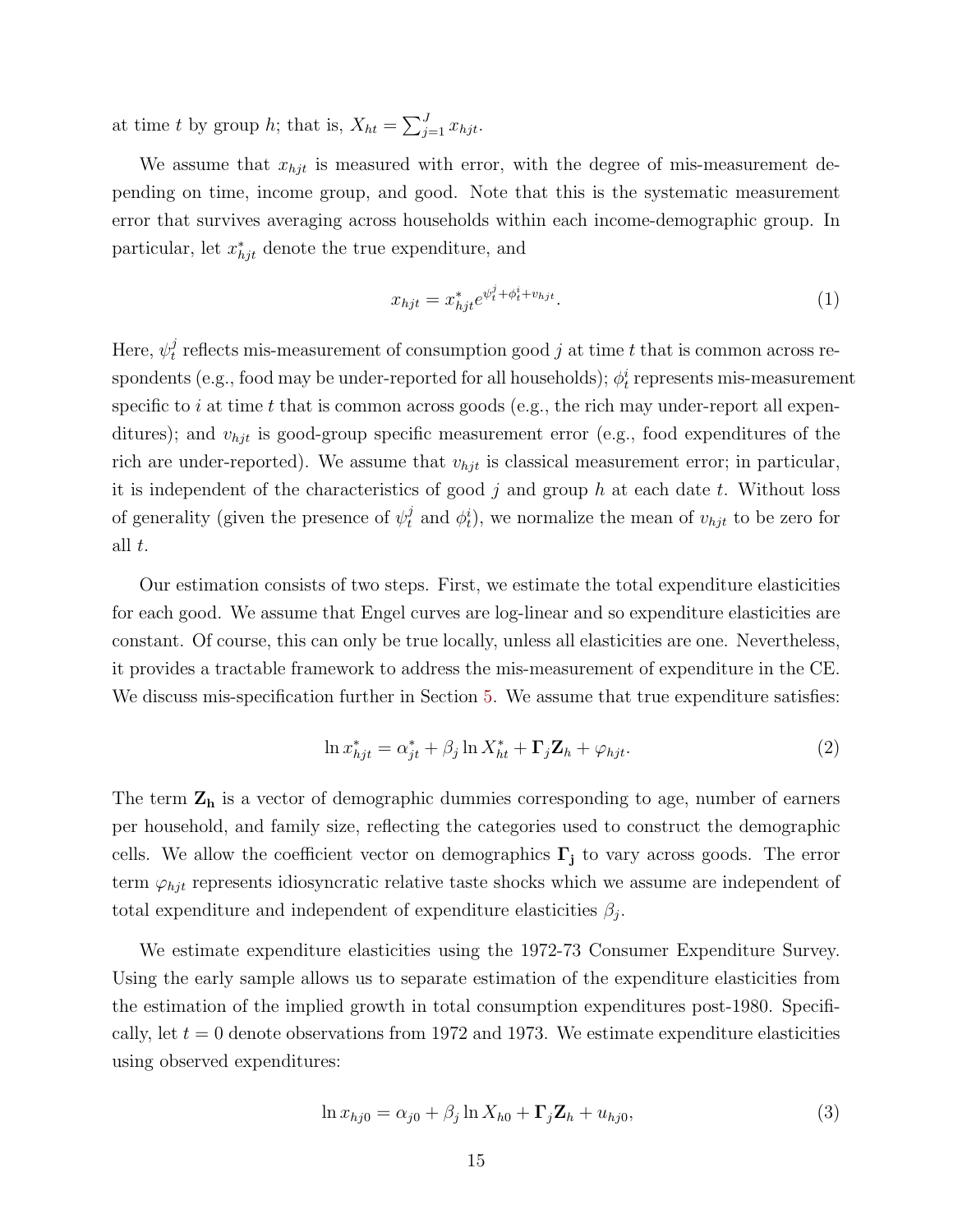where  $\alpha_{jt} \equiv \alpha_{jt}^* + \psi_t^j$  $t<sub>t</sub>$  subsumes the good-time specific measurement error into the intercept, and

$$
u_{hj0} = \phi_0^i + v_{hj0} + \varphi_{hj0}.\tag{4}
$$

We pool the years 1972 and 1973, but allow for a different good-specific intercept for each year.

A concern with estimating a demand system like [\(3\)](#page-15-0) is that mis-measurement of individual goods is cumulated into total expenditure, inducing correlation between the measurement error captured in the residual and observed total expenditure. A standard technique is to instrument total expenditure with income and other proxies for total expenditure. However, we are already using income-category averages, which eliminates measurement error uncorrelated with income. Nevertheless, as modeled above, there may be measurement error that is common across households within an income group. This issue is mitigated by the fact that, at least using NIPA expenditure as our metric, measurement error is less of an issue in the 1972-73 survey than in the later waves. (See [Meyer and Sullivan,](#page-28-14) [2009.](#page-28-14)) Moreover, we can use NIPA to adjust expenditure for each good  $j$ . Specifically, we inflate or deflate expenditure on good  $j$  with a good specific multiplicative constant so that aggregate expenditure for each good  $j$  in the 1972-73 CE sample equals the corresponding NIPA expenditure for 1972-73. If this adjustment is not sufficient, our estimated elasticities may be biased. To the extent our elasticities are subject to attenuation bias, we will over-predict expenditure differences across income groups. In other words, when we invert the demand system in the second stage, we will predict expenditure inclusive of the measurement error characteristic of the 1972-73 survey.[10](#page-16-0) We revisit the possibility that our estimates are driven by first-stage measurement error in Section [5](#page-21-0) below.

The second stage of our estimation is to invert the demand system [\(2\)](#page-15-1) to recover an estimate of consumption growth post-1980. We first adjust expenditure for demographics and pool by income group. Specifically, let

$$
\ln \hat{x}_{ijt} \equiv \frac{I}{H} \sum_{h \in i} \omega_{ht} \left( \ln x_{hjt} - \hat{\Gamma}_j \mathbf{Z}_h \right),
$$

where  $\omega_{ht}$  is the normalized sum of the CE sample weights for demographic group h in year t, and  $\hat{\Gamma}_j$  is the estimate of  $\Gamma_j$  from [\(3\)](#page-15-0). That is,  $\ln \hat{x}_{ijt}$  is the average expenditure of income

<span id="page-16-0"></span><sup>&</sup>lt;sup>10</sup>As our unit of observation is an income-demographic cell, we can instrument for expenditure with any variables that predict expenditure across the income-demographic cells, other than the demographic controls. The obvious instrument is a cell's (after-tax) income, which is equivalently to averaging over all demographic cells within an income group. We have explored this specification and found that it generates essentially the same estimates for the expenditure elasticities.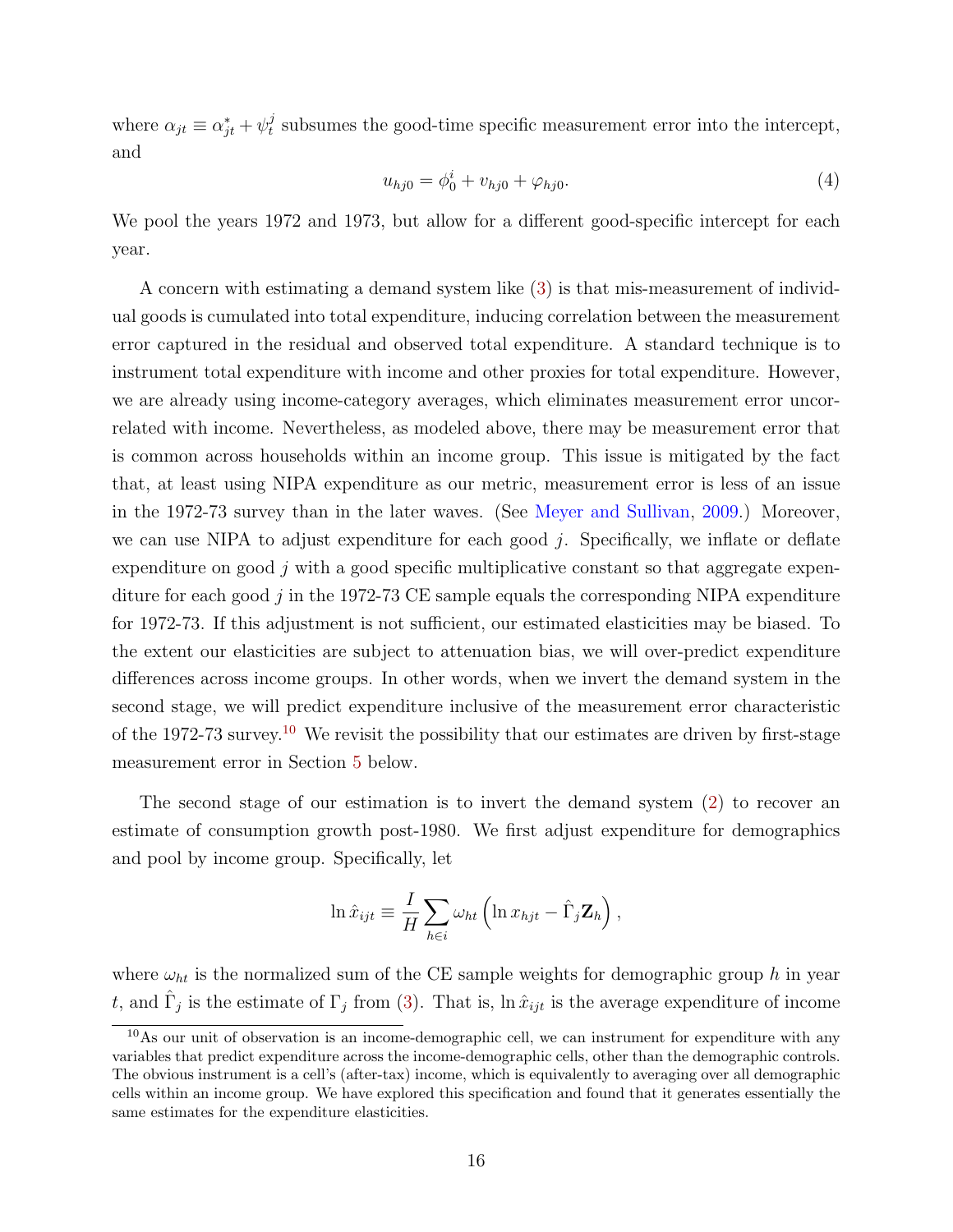group i in year t on good j adjusted for demographics. Using  $(2)$ , we have

<span id="page-17-2"></span>
$$
\ln \hat{x}_{ijt} = \alpha_{jt} + \beta_j \ln X_{it}^* + \phi_t^i + \varepsilon_{ijt},\tag{5}
$$

where  $\varepsilon_{ijt} = \varphi_{ijt} + v_{ijt} = \frac{I}{B}$  $\frac{I}{H} \sum_{h \in i} \omega_{ht} (\varphi_{hjt} + v_{hjt})$ <sup>[11](#page-17-0)</sup> Given our assumptions,  $\varepsilon_{ijt}$  is independent of  $\beta_j$ . Therefore, we can obtain a consistent estimate of  $\ln X^*_{it}$ , up to a normalization, by least squares. We only have identification up to a normalization given the presence of  $\alpha_{jt}$ <sup>[12](#page-17-1)</sup> Note that changes in systematic measurement error over time are captured by good-time and income group-time dummies. Identification comes from the fact that if the income of group *i* increases relative to that of group  $i'$ , it will increase its relative expenditure, but the increase will fall disproportionately on luxuries.

To implement [\(5\)](#page-17-2), we regress  $\ln \hat{x}_{ijt}$  on a vector of good-time dummies (whose coefficients correspond to  $\alpha_{jt}$ ), a vector of income-time dummies (whose coefficients correspond to  $\phi_t^i$ ), and the interaction of income-time dummies and  $\beta_j$ . The coefficients of the last group of variables will be the estimate of  $\ln X_{it}^*$ . To address the issue of normalization, we estimate expenditure relative to the lowest income group. That is, we have a consistent estimate of consumption inequality:  $\delta_{it} \equiv \ln X_{it}^* - \ln X_{1t}^*$ . To estimate trends over time, we restrict  $\phi_t^i$ and  $\delta_{it}$  to be constant within the windows 1980–1982, 1992–1995, and 2005–2007, but allow the good-time intercept terms  $\alpha_{jt}$  to vary year by year. Our two-step procedure requires adjusting the second stage standard errors, which we do by bootstrapping.<sup>[13](#page-17-3)</sup>

### 4.2 Results

Table [2](#page-31-0) reports the results of our first stage estimates of each good's total expenditure elasticity. The table also includes the average share of each good out of total expenditure for our 1972-73 CE sample. The first column of estimates uses the reported expenditure in the CE. The second column of estimates adjusts each good by a constant proportion to bring the aggregate CE expenditure for each good in line with its share in the national income and product accounts. We base this adjustment on conversion factors reported in [Meyer and Sullivan](#page-28-14) [\(2009\)](#page-28-14). This only affects the estimated elasticities through any affect on the distribution of total household expenditures, our right hand side variable. As can be seen from the table, this adjustment does not have a substantial impact on the estimated

<span id="page-17-0"></span><sup>&</sup>lt;sup>11</sup>The residual term will also contain estimation error related to  $\hat{\Gamma}_j$ , which we suppress in the notation.

<span id="page-17-3"></span><span id="page-17-1"></span><sup>&</sup>lt;sup>12</sup>That is, the mean of  $\ln X_{it}^*$  is not identified as  $\alpha_{jt} + \beta_j \ln X_{it}^* = \alpha_{jt} - \beta_j \delta + \beta_j (\ln X_{it}^* + \delta)$ .

<sup>&</sup>lt;sup>13</sup>Specifically, we draw with replacement from the micro data for all years and re-estimate both stages. In a previous version, we adjusted the standard errors following [Murphy and Topel](#page-28-15) [\(1985\)](#page-28-15). Neither methodology implies a substantial adjustment to the standard errors.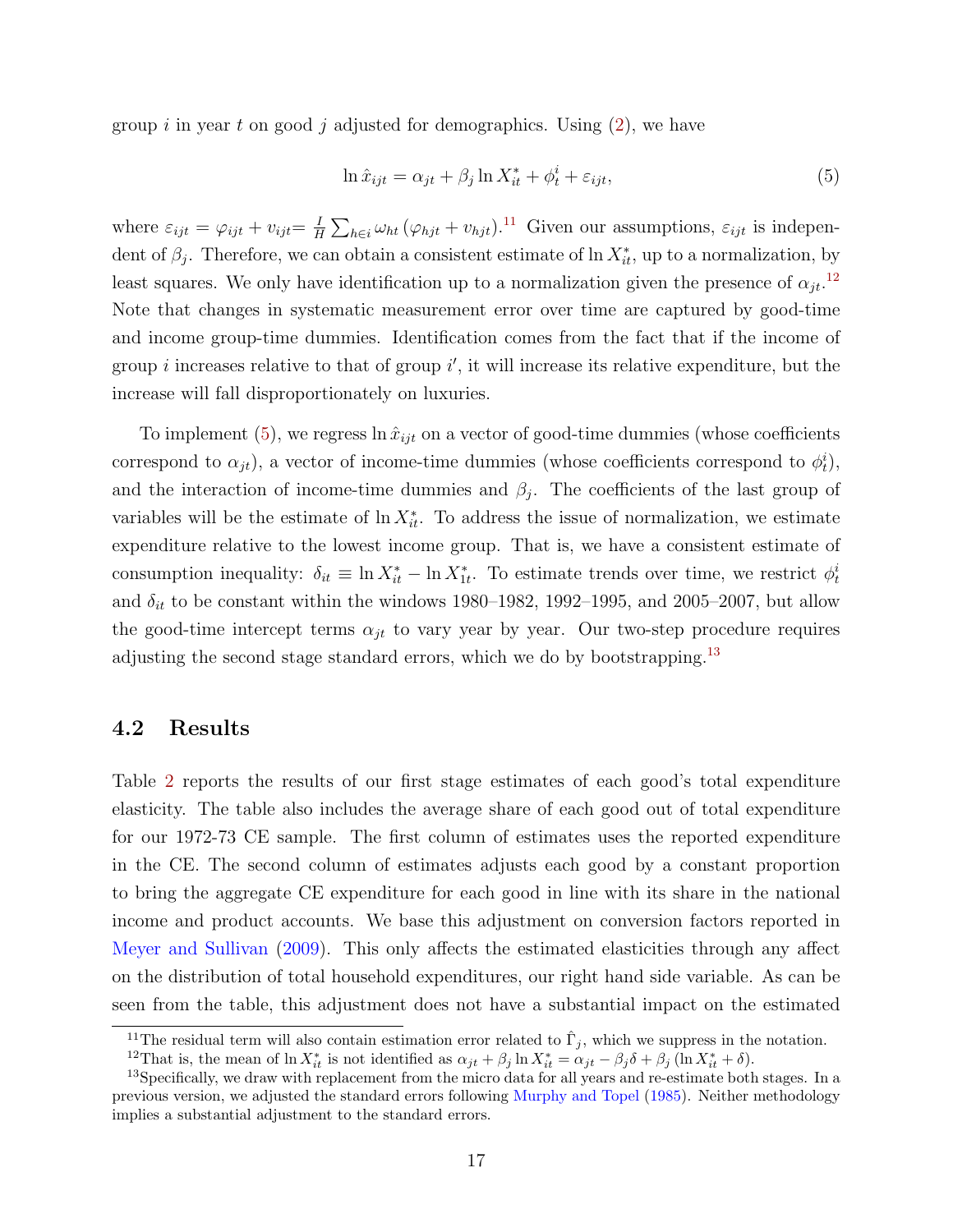elasticities. The standard errors reported next to each estimate suggest that our first stage has a fair degree of precision, particularly for the goods with large expenditure shares.

The estimated elasticities range from 0.25 for tobacco to about 2.0 for non-durable entertainment, education, and charitable contributions. Consistent with other studies, food at home has a fairly low expenditure elasticity (0.48), while food away from home has a high elasticity (1.45). Vehicle purchases is also a large category with a fairly high income elasticity. Housing services, our largest expenditure category, has an expenditure elasticity of 1.

To provide a sense of how these expenditure elasticities are informative about relative consumption inequality, we first consider two goods – food at home and non-durable entertainment. These goods have reasonably large shares and very different expenditure elasticities. We plot the relative expenditure (high income to low income) for each good in figure [3,](#page-37-0) along with the ratio for total expenditures. Food at home shows essentially no change between 1980 and 2007, implying equal growth rates for high income and low income households. Conversely, over this period high income households substantially increased entertainment expenditure relative to low income households. Specifically, the log ratio of expenditure on entertainment increased 0.75 log points.

On the one hand, the stable ratio of food at home expenditure suggests little change in consumption inequality. On the other hand, the dramatic rise in relative entertainment expenditures suggests the opposite – even with the large expenditure elasticity of 2.0, this change in entertainment expenditure still implies an increase in consumption inequality of 38 percent. However, in the terminology of the previous subsection, both these series are contaminated with systematic measurement error.

To see what we can learn from these two series, recall from equation [\(5\)](#page-17-2) that  $\ln x_{ijt} =$  $\alpha_{jt} + \phi_t^i + \beta_j \ln X_{it}^* + \varepsilon_{ijt}$ , for each good j and income group i.<sup>[14](#page-18-0)</sup> The series depicted in figure [3](#page-37-0) are ratios of high income spending to low income spending for the same good, so they are already cleaned of the good specific intercepts. Differencing across the two goods eliminates the income specific measurement error  $\phi^i$ . An unbiased estimate of the change in consumption inequality is therefore the change in relative entertainment expenditure minus the change in food at home, all divided by the difference in expenditure elasticities. We perform this calculation for 2005-2007 versus 1980-82. The change in consumption inequality implied by relative spending on entertainment and food is 0.48 log points, nearly three times the 0.17 log point change implied by reported expenditure, and even considerably larger than

<span id="page-18-0"></span><sup>14</sup>We are omitting the demographic shifters for this two-good exercise.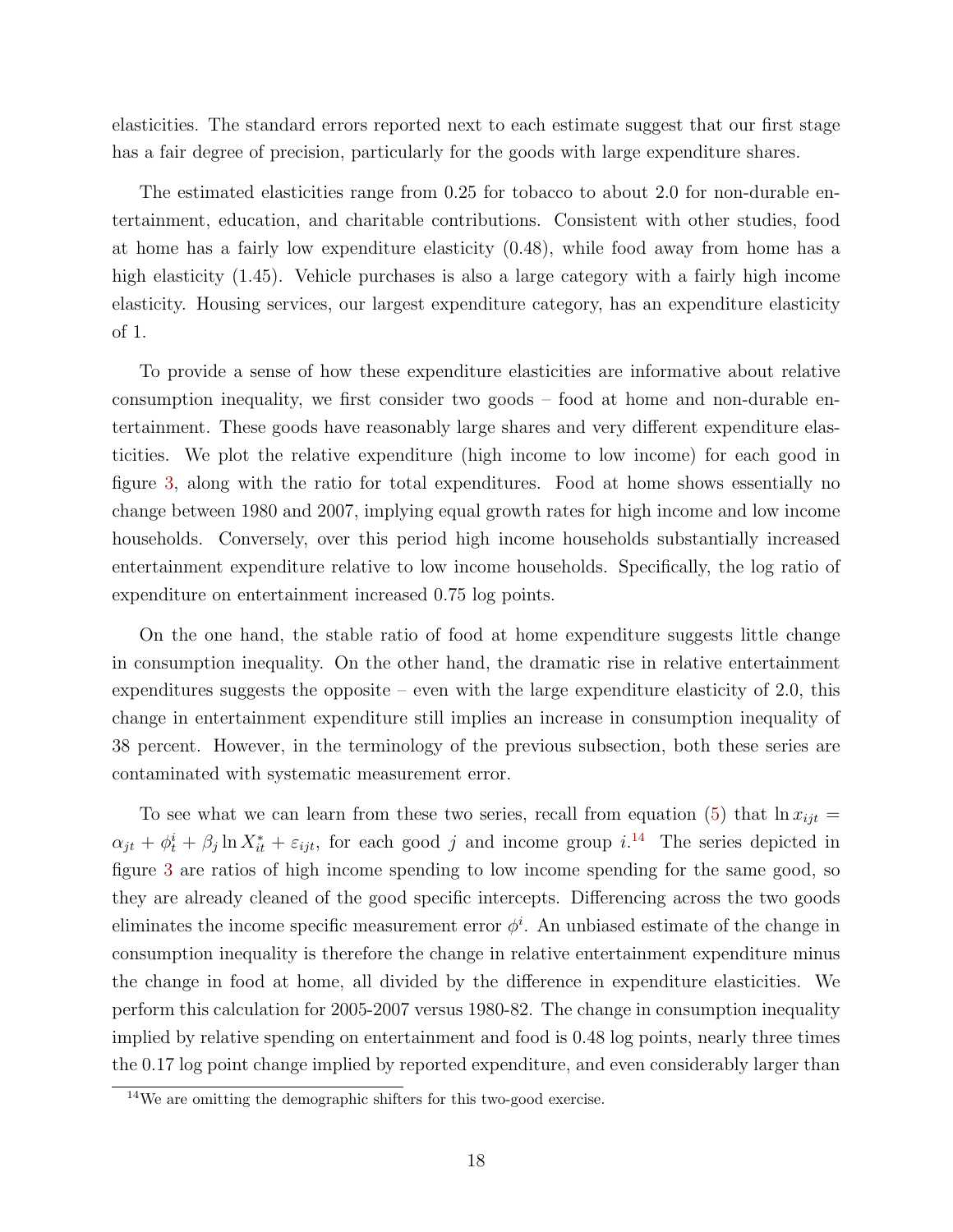the 33 percent change in disposable income inequality.

While food at home and non-durable entertainment are informative due to their large difference in expenditure elasticities, they represent only two of our expenditure categories. Using all goods reduces the impact of the idiosyncratic error terms and provides more precise estimates. Table [3](#page-32-0) reports our second stage regression estimates of the log change in consumption inequality from  $(5)$ .<sup>[15](#page-19-0)</sup> We focus on the change in consumption inequality between the highest income and lowest income groups relative to 1980-82, and discuss other inter-group comparisons below. The first row of table [3](#page-32-0) reports the estimated inequality in the pooled base period 1980–1982. This is the estimate of  $\ln X_5^* - \ln X_1^*$  for the first three years of our sample. The row labeled "Log Change 1980–1995" is the estimated change in inequality between 1980-82 and 1992-95. Similarly, the row labelled "Log Change 1980– 2007" corresponds to the estimated change in consumption inequality between 1980-82 and 2005-07.

Column (1) reports the second stage estimates using ordinary least squares. The first row reports the estimated log inequality in the pooled period 1980–1982, which is 0.95. For comparison, table [1](#page-30-0) reports a log ratio of  $\ln(2.47)=0.90$  for 1980-82, which differs from our second stage point estimate for that period by only 0.05 points. This implies that the level of consumption inequality estimated with our two-step procedure is similar to that obtained from reported expenditure for the beginning of our sample. This similarity, however, does not persist over time. The next two rows of estimates in column (1) report that the estimated change in consumption inequality is 19 percent for the early period and 32 percent for the full sample. These numbers are close to those for after tax income reported in table [1,](#page-30-0) and differ from changes in reported consumption inequality. One issue with OLS is that it weights all goods equally in the second stage. This raises the question of whether goods with small shares or greater heteroscedasticity are driving the results. Column (2) estimates the second stage using two-step feasible generalized least squares. Specifically, we allow heteroscedasticity across goods to capture that the size of taste shocks or idiosyncratic measurement error may differ across goods. To estimate good-specific residual variances, we use residuals from the OLS specification of column (1). We use these to weight the final estimation. GLS implies an initial log inequality of 0.94, and an increase in inequality in the first half of the sample of 23 percent, and a full-sample increase of 29 percent. The GLS estimates suggest a little more increase in the first half of the sample, but a similar full-sample increase as the OLS estimate.

<span id="page-19-0"></span> $15$ We only report estimates using our benchmark elasticities (column (1) of table [2\)](#page-31-0). As can be surmised from the fact that the two columns of table [2](#page-31-0) are nearly identical, the second stage estimates using column (2) elasticities are also similar to the benchmark estimates, and we therefore omit them.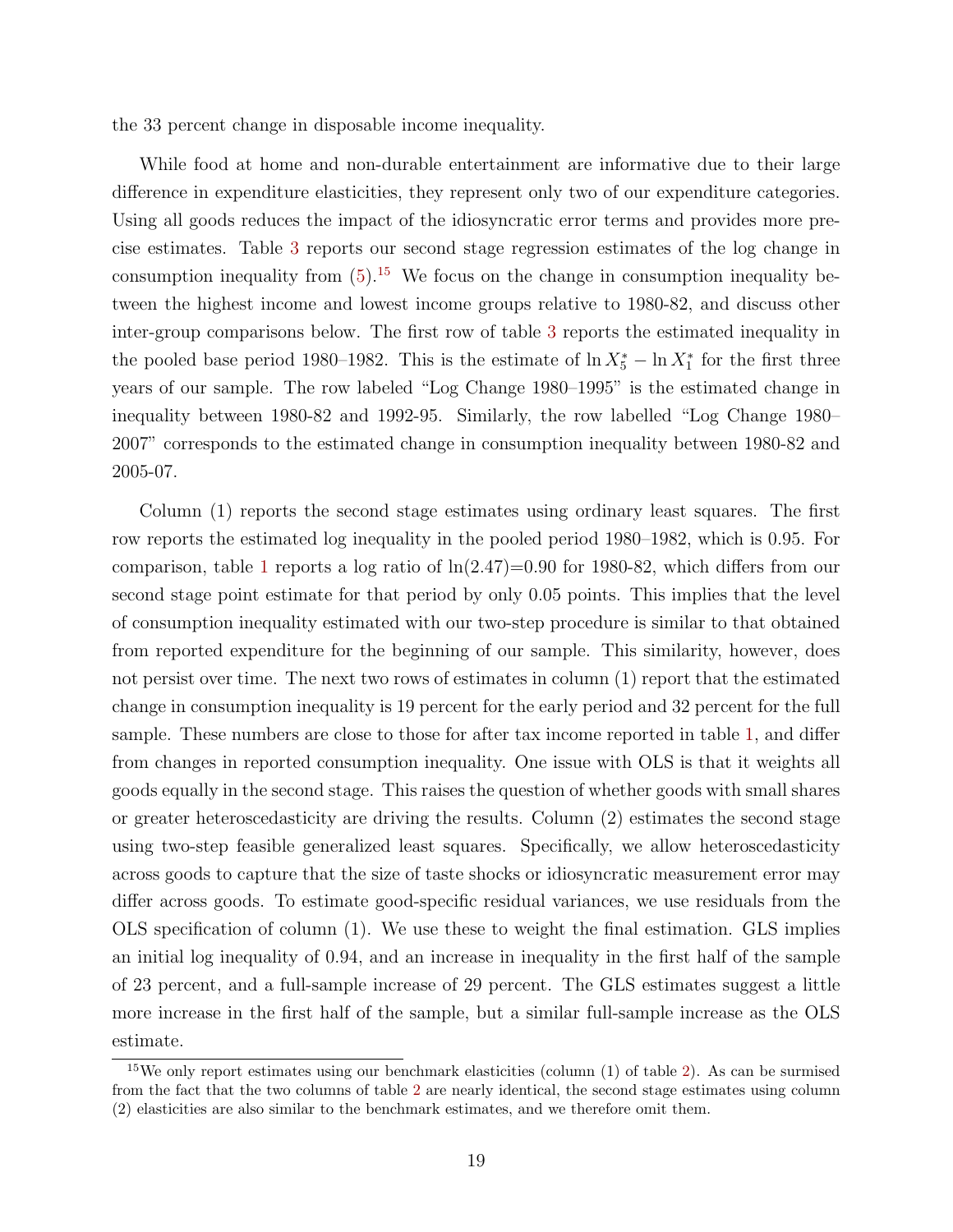Column (3) performs the same GLS regression but excludes categories that contain durables.<sup>[16](#page-20-0)</sup> Non-durable consumption avoids the issue of imputed service flow that complicates measures of durable consumption. But, because we maintain the same first stage, these estimates are still of total consumption inequality, not just non-durable consumption inequality. We find that the estimated increase in inequality is stable to this alternative sample. Specifically, we find a 23 percent increase in inequality in the first half of the sample, and 31 percent over the full sample.

The final column of table [3](#page-32-0) implements weighted least squares, where the weights reflect the share of each good in personal consumption expenditures (PCE) from the national income accounts. Specifically, we calculate the share of each good out of total PCE for each year, then average the shares over the sample period 1980-2007 and use these shares to weight the goods in the second stage regression. For health expenditures we downweight its share for each year to a factor equal to the share of private expenditures, out of pocket and private insurance, out of total national health expenditures; this factor averages 49 percent for 1980-2007.<sup>[17](#page-20-1)</sup> The baseline log inequality is slightly lower  $(0.90)$  in this specification, and the corresponding increase over time slightly lower as well. Specifically, we estimate a change in consumption inequality of 18 percent for the early period, and 26 percent for the full sample.

The second stage estimation uses all five income categories, and therefore produces an estimate of inequality across any two income groups. For example, the OLS point estimates suggest that consumption inequality between the middle income group and the low income group increased by 0.03 points between 1980-82 and 2005-07. The GLS estimate is higher, at 0.09. These estimates are not markedly different than those obtained using the CE expenditure data directly. As discussed at the end of section [3.1,](#page-10-1) the reported increase in inequality for the 50-10 ratio is 0.04 over this period. This implies that the two-step estimation has the greatest impact at the top of the income distribution. Specifically, reported CE expenditure implies an increase in consumption inequality between the top and middle income groups of 0.13 log points between 1980-82 and 2005-2007, while our two-step estimation suggests an increase of 0.29 log points for OLS and 0.20 for GLS.

Table [4](#page-33-0) report the estimates for income-specific measurement error,  $\phi_t^i$ . In particular, we report the difference between the highest income group and the lowest income group:  $\phi^5 - \phi^1$ . These are the coefficients on the income group dummies on their own and not interacted with  $\beta_j$ . The rows and columns are arranged in the same manner as in table [3.](#page-32-0) The first row is the

<span id="page-20-0"></span><sup>&</sup>lt;sup>16</sup>Specifically, from the goods listed in table [2,](#page-31-0) we exclude vehicles, appliances, furniture, and entertainment equipment.

<span id="page-20-1"></span><sup>&</sup>lt;sup>17</sup>The data source is Centers for Medicare & Medicaid Services, Office of the Actuary, National Health Statistics Group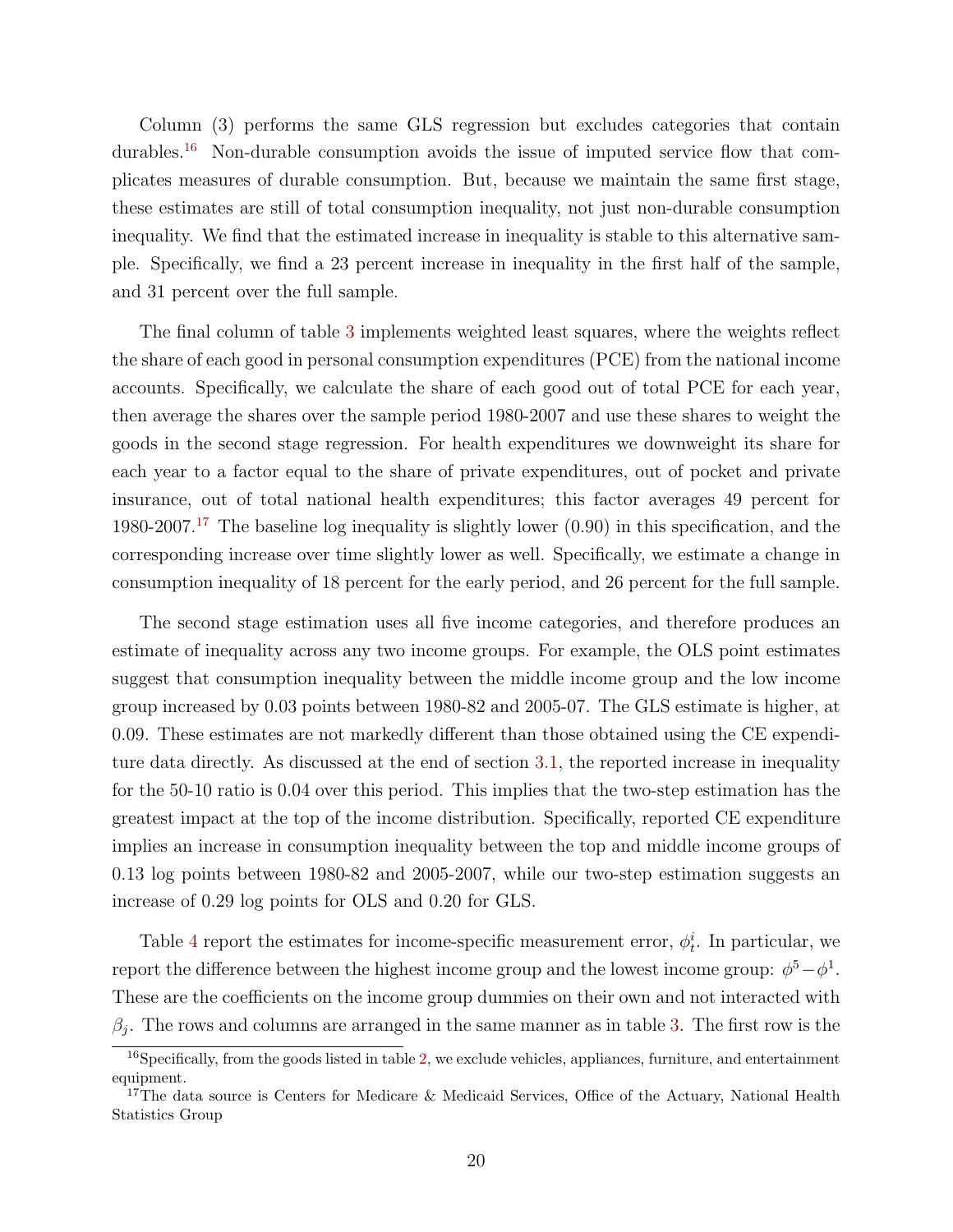estimated level in 1980-82, and the remaining two rows of estimates report the changes over time. The first row point estimates suggest that (relative) income-specific mis-measurement is not substantial early in the sample. The point estimates are small and not statistically different from zero. This is consistent with the fact that log consumption inequality reported in the first row of table [3](#page-32-0) is similar to that calculated from direct responses and reported in levels in table [1.](#page-30-0) However, the relative measurement error increases in magnitude over time, representing a substantial problem by the end of the sample. For example the OLS specification, column (1), suggests that relative mis-measurement increases by 27 log points by 2005-2007 in the direction of under-reporting of high income expenditure or over-reporting of low income expenditure. A similar pattern is reported for the other specifications. (The weighted least squares reports the smallest change, -0.14, which is consistent with the fact that it also reports a smaller implied increase in inequality in table [3.](#page-32-0)) The results imply that relative under-measurement of high income expenditure is growing over time, with an increase of 10 log points in the first half of the sample, and 27 log points for the entire sample, using the OLS estimates.<sup>[18](#page-21-1)</sup> These measurement error estimates are the flip side of the difference between table [3](#page-32-0) and [1.](#page-30-0) The fact that our estimation suggests a greater increase in inequality over time than is suggested by reported total expenditures implies that income-group mis-measurement is growing larger over time (in the direction of underreporting inequality).

## <span id="page-21-0"></span>5 Discussion and Conclusion

The results of the previous section suggest that increases in consumption inequality may mirror that of income inequality to a greater extent than implied by reported total expenditure. The Engel curve approach has a number of advantages as well as potential limitations. On the positive side, it allows us to use the detailed expenditure reports on different classes of goods to correct for income-specific measurement error. The attraction of the CE is that it is a comprehensive survey of expenditure across many goods, and this richness can be exploited using a simple demand system. Moreover, the results of the budget constraint accounting suggest that some care is warranted in interpreting the overall expenditure numbers. The demand system analysis assesses the extent to which systematic measurement error is behind

<span id="page-21-1"></span><sup>&</sup>lt;sup>18</sup>This 27 point increase can be broken down into 6 points for the relative mis-measurement between the middle and bottom income groups, and 21 for the high-middle comparison. For GLS, the 22 point increase can be broken down into 11 points for the middle-bottom comparison, and 11 points for the high-middle comparison. This is consistent with the discussion above regarding that our two stage correction has the greatest impact on the top half of the income distribution using OLS, while GLS yields a more balanced decomposition.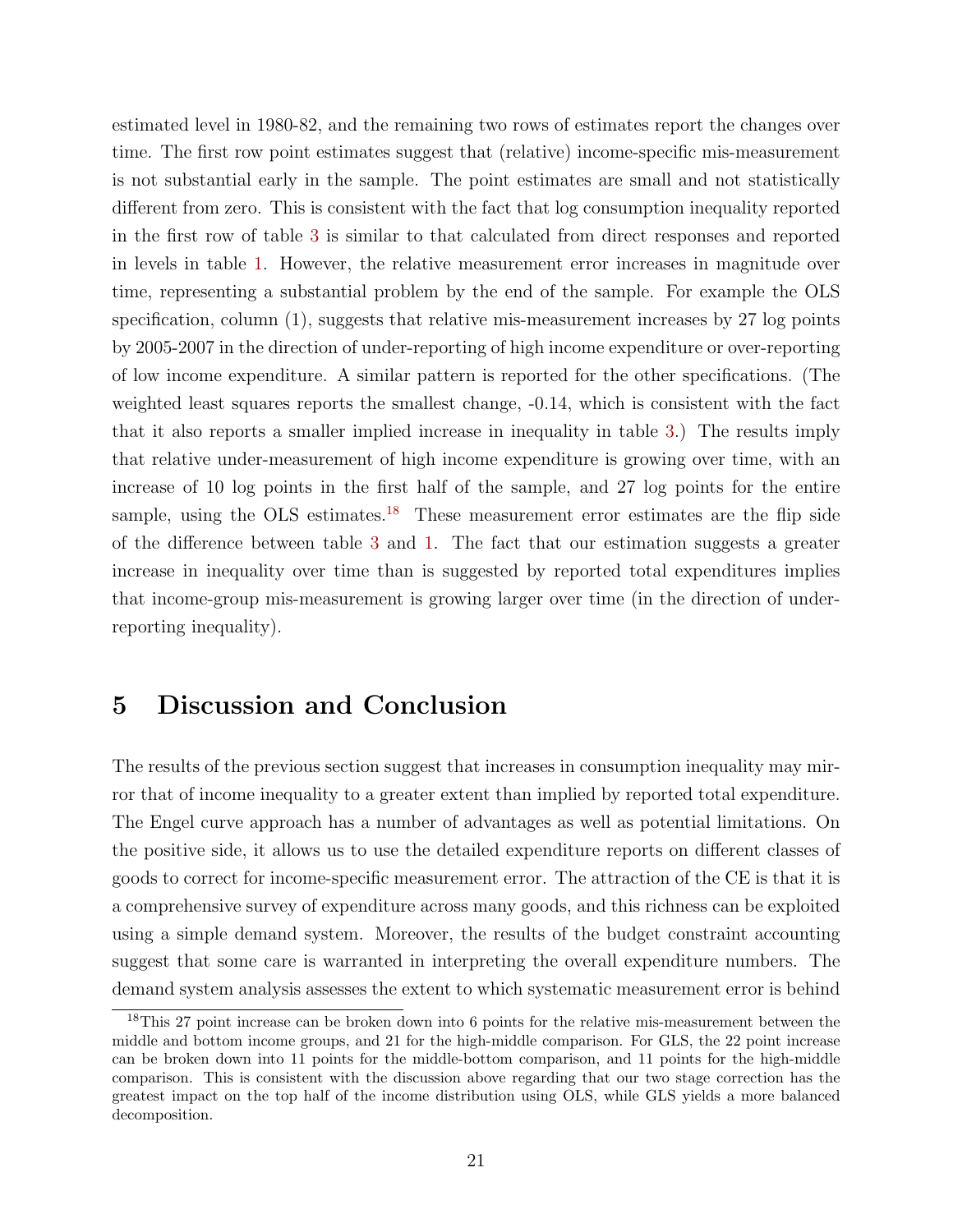the failure of the budget constraint.

A key assumption is the validity of our Engel curve estimates. We use the 1972-73 CE in order to avoid the contamination of our first stage estimates with the suspected measurement error in the later waves of the CE. This raises the question of whether the earlier CE is also subject to measurement error that may potentially bias our first-stage elasticities. One way to assess the implications of this potential bias is to assume that our second stage results are only due to mis-measurement in 1972-73. That is, the reported change in consumption inequality using total expenditure is accurate, and our two-stage results differ only due to mis-measured income elasticities reflecting measurement error in 1972/73.

To see what this implies, consider that our OLS estimate of the change in inequality is 1.9 times that obtained from reported expenditure (0.32 versus 0.17). We can generate this as a spurious result by assuming reported total expenditure in the 1972-73 CE overstates the log consumption gap between high income and low income households in those years by a factor of 1.9. That is,  $\ln X_i = 1.9 \ln X_i^* - b$ , where  $X_i$  is reported expenditure,  $X_i^*$  is true expenditure, and b is an arbitrary adjustment to the mean (to reflect, for example, that the 1972-73 CE aggregate expenditure is not very different from that implied by NIPA). Such mis-measurement would bias down our first stage elasticities, and bias up our second stage estimates of inequality by the same factor of 1.9, explaining the gap between tables [1](#page-30-0) and [3.](#page-32-0) However, such an interpretation has fairly extreme predictions for consumption and savings behavior in 1972-73. For example, using reported expenditures, the implied savings rate in 1972-73 was 24 percent for high income households and -12 percent for low income households. Picking our b parameter to keep aggregate consumption unchanged, our hypothetical mis-measurement in 1972-73 implies that we should adjust consumption of the high income group downward by 14 percent and consumption of the low income group upwards by 37 percent. In turn, this implies increasing the savings rate for high income households from 24 to 34 percent and decreasing the savings rates of low income households from -12 all the way down to -54 percent. That is, such a re-interpretation of our results requires an extreme (and arguably implausible) savings gap in 1972-73.

Yet another alternative interpretation is that our first stage is mis-specified. As noted above, the log-linear specification is necessarily a local approximation, unless all elasticities are one. However, if we assume that expenditure elasticities revert towards one along a growth path, then we are overstating the heterogeneity in expenditure elasticities in later years. This biases down our measure of consumption inequality over time, leading to an understatement of the increase in inequality. It would take a fanning out of elasticities to generate an over-estimation of the increase in inequality. More generally, our estimation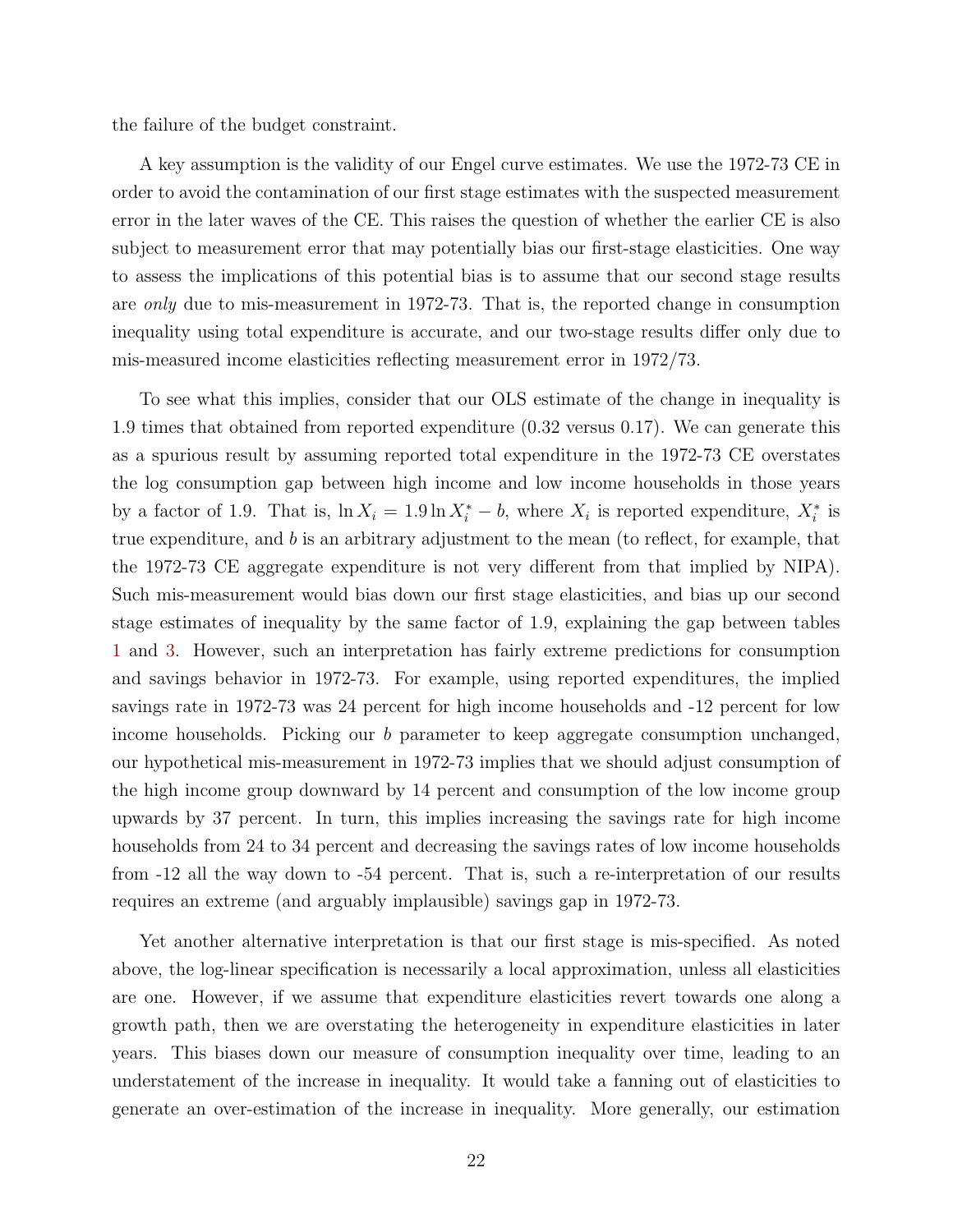states that high income households are shifting their expenditure towards certain goods relative to low income households. These shifts are not random, but are concentrated toward goods that have higher expenditure elasticities in our 1972-73 sample. One could construct scenarios in which these shifts are driven by instability in expenditure elasticities, but such scenarios would not resolve the budget constraint violations documented in section [3,](#page-10-0) nor directly address the fact that the micro data is increasingly at odds with aggregate measures of consumption. The income-specific measurement error approach that we have explored in this paper is a parsimonious explanation that speaks to both the observed relative shifts in consumption composition as well as the measurement issues suggested by budget constraint accounting. The results suggest that the increase in consumption inequality has been large and of a similar magnitude as the observed change in income inequality.

## Data Appendix

In this appendix we describe construction of the variables in our data set and the impact of sample restrictions on our samples for 1972-73 and for 1980-2007. Unless noted, the descriptions apply to all years of the data. All data is available from the authors' web page.

### Construction of variables from CE

The income variables we examine are total household labor earnings, total household income before tax, and total household income after tax. These variables are principally based on responses in the last quarterly interview that cover income from the previous 12 months. Household labor income sums all household member earnings, before deductions, over the past 12 months. The before-tax income in the CE (FINCBTAX) includes labor earnings, business (including farm), and professional income, interest, dividend, rental, and royalty income, income from social security and railroad retirement benefits, income from pensions and annuities, scholarships or stipends, workers' compensation and veterans' benefits, and alimony and child support received. It also includes the following transfer payments: public assistance (welfare) payments including those related to job training, food stamps, supplemental security income, and unemployment benefits.

We adjust this measure of before tax income in the following ways to be consistent with budget accounting. We add in food as pay and other money receipts. The latter includes lump-sum receipts of alimony and child support, lump-sum receipts from estates,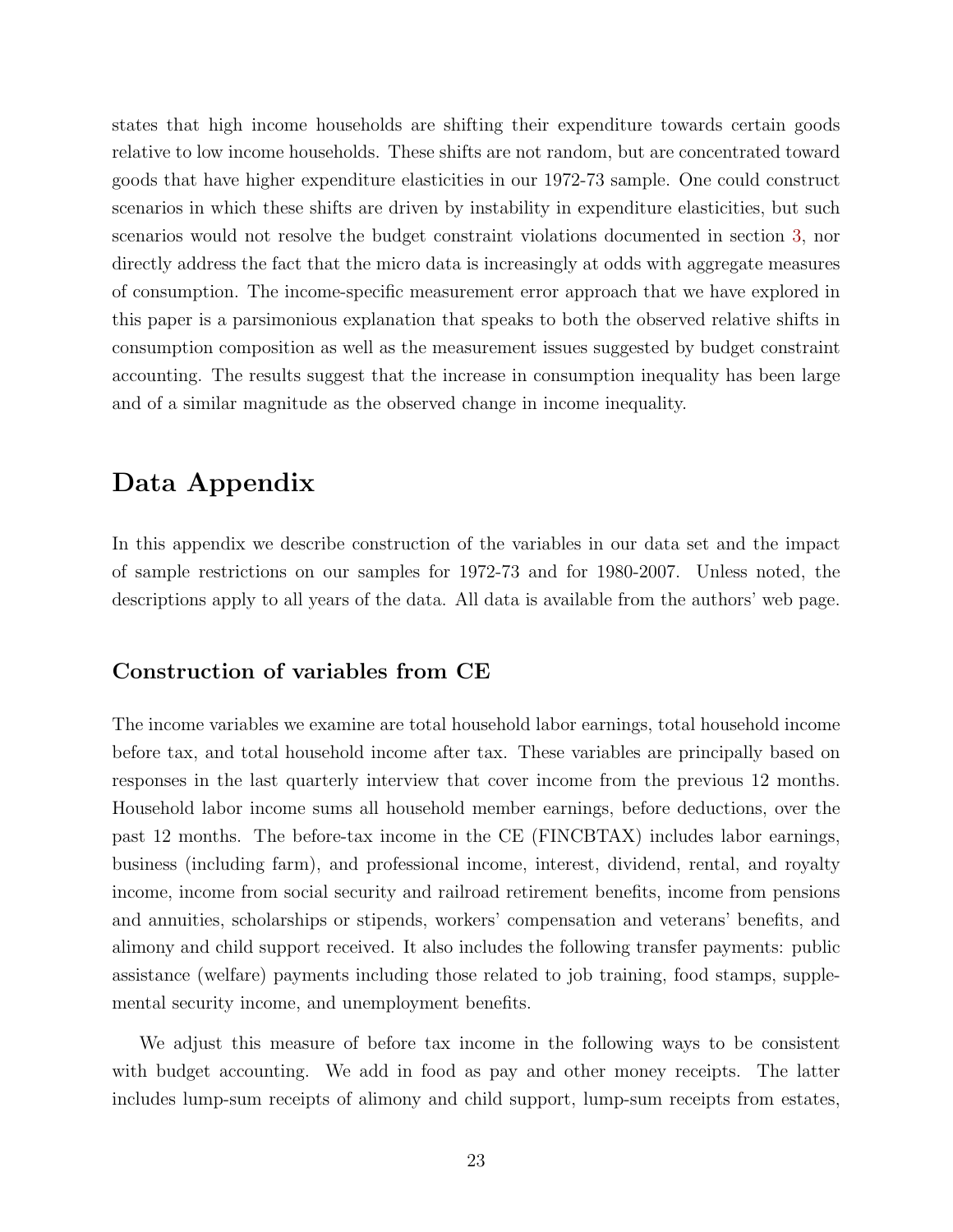selling household items, prizes or gambling winnings, and refunds of insurance payments, property taxes, or employer over withholding on social security taxes. We subtract alimony and child support payments, to be consistent with those receipts being treated as income. We also subtract expenditures that we do not treat as consumption. These include life insurance premiums, occupational expenses, fees for financial services, finance charges, legal fees, funeral expenses, moving expenses, and support for college students. We treat the implicit rental from owner-occupied housing both as a component of expenditures and a part of income. So we add home owner's estimate of rental equivalence to before tax income. At the same time we subtract expenses of home ownership for mortgage interest, property taxes, expenditures for capital repairs and replacements, home insurance, security systems, pest control, and other maintenance expenses both from income and expenditures.

We subtract personal taxes from our measure of before tax income to arrive at a measure of after tax income. These taxes include federal, state and local income taxes. We also subtract the income contributed to social security by all household members during the year, as well as contributions for government or railroad retirement programs. The CE measure of social security contributions is estimated by the BLS. Contributions for government and railroad retirement programs is annualized by the BLS based on deductions for household members in the most recent pay period. Our measure of after tax income differs from the CE measure (FINCATAX) due to all the adjustments listed above to before tax income, and because we subtract contributions to social security, government, and railroad retirement programs. We consider an alternative measure of after tax income by replacing self-reported federal income taxes with taxes calculated from the NBER's TAXSIM program. We do not adjust for state and local taxes, as we do not know the state of residence for many households in the CE. We also considered replacing social security taxes with TAXSIM values, but this has little effect on the results. This is not surprising, as the social security contributions in the CE are estimated by the BLS as well.

We aggregate CE expenditure items into 20 groups, as described in the text. Our definitions of expenditures by good closely follow definitions in the CE with a few exceptions, most notably for housing services. As in the CE, for renters we define housing by rent paid. But for home owners we use self-reported rental equivalence rather than out of pocket expenditures. This adjustment was described above in discussing adjustment to income. For the eight quarterly surveys conducted in 1980 and 1981 households were not asked about rental equivalence. We impute the rental equivalence for homeowners in these early waves as follows. We use the the two years of surveys conducted in 1982 and 1983 and regress reported rental equivalence on total expenditures minus out of pocket housing expenditure,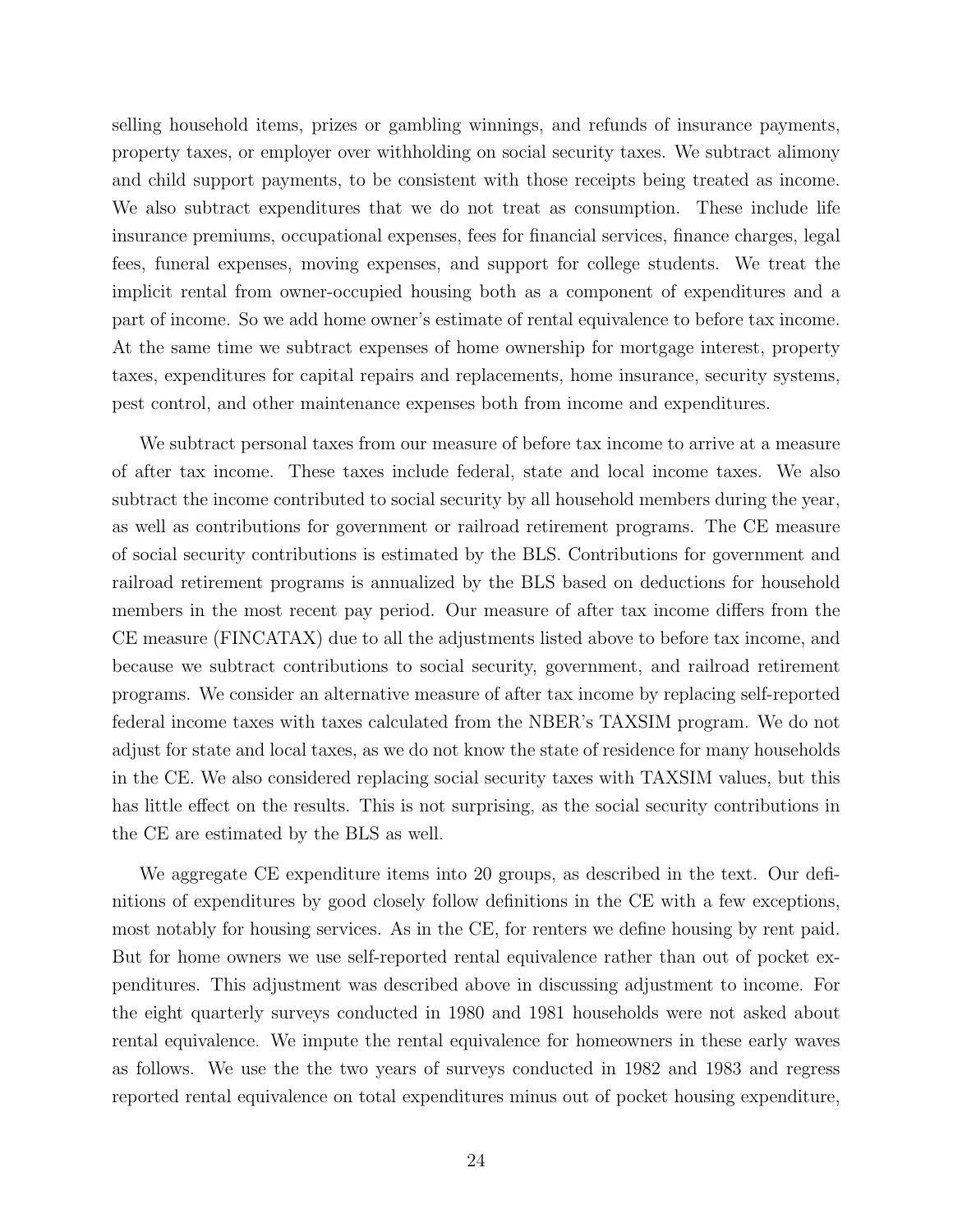after tax income, and a set of dummies for age, marital status, family size, and number of earners. We then fit this regression for the earlier waves that do not report a housing service measure. For vacation homes there is no measure of self-reported rental equivalence before 1999. So, for all years, we measure expenditures on vacation homes, like the CE, based on expenditures for mortgage interest, taxes, and maintenance.

We differ from the CE measure of expenditures on vehicles in that we subtract the value of used vehicles that are sold by a household, even when this is separate from any vehicle purchase. (Both our measure and the CE expenditure on vehicles, by using net payments for vehicle purchases, implicitly deducts the value of vehicles traded in as part of purchases.) We also adjust the reported expenditures on food at home in the CE for the 1982 to 1987 waves. Spending on food at home shows a distinct drop for these waves, apparently reflecting a difference in the questionnaire wording from other waves. To adjust for this drop, we increase food at home expenditure by 11% for these waves. This 11% adjustment is derived from a regression for surveys 1980 to 1989 of log food at home expenditures on log after-tax income, log total expenditure, quadratic time trends, and a zero/one dummy variable that equals one for the waves from 1982 to 1987. This adjustment is similar to that in [Krueger](#page-28-0) [and Perri](#page-28-0) [\(2006\)](#page-28-0).

Our measure of total expenditure will differ from the BLS measure of total expenditure in the CE (TOTEXP) due to these adjustments. It also differs because we treat a set of expenditures (e.g., alimony payments, life insurance, financial fees, social security contributions) as deductions from income, rather than as consumption expenditures. We also treat payments to private pensions as a component of savings, whereas the CE includes these as part of total expenditure.

The CE asks respondents a number of questions on active savings. The BLS employs these responses to publish statistics on net changes in assets and liabilities (see addenda to Current Expenditure Tables, [www.bls.gov/cex/home.htm#tables\)](http://www.bls.gov/cex/home.htm#tables). In each quarterly interview, households report the net change in savings accounts and purchases and sales of stocks and other financial assets. In addition, households report new loans undertaken, including mortgages and home equity loans, and reports equity payments against mortgages and other loans. Households also report purchases and sales of real assets including houses, businesses, home improvements, and vehicles. They report the net changes in money borrowed or loaned to other households. The CE records the total outstanding credit balances in the first and fourth interviews covering expenditures, which are 9 months apart. We estimate net payments of credit by subtracting the fourth interview's value from that in the first, and annualize by multiplying by 4/3. (Because all other responses for savings already reflect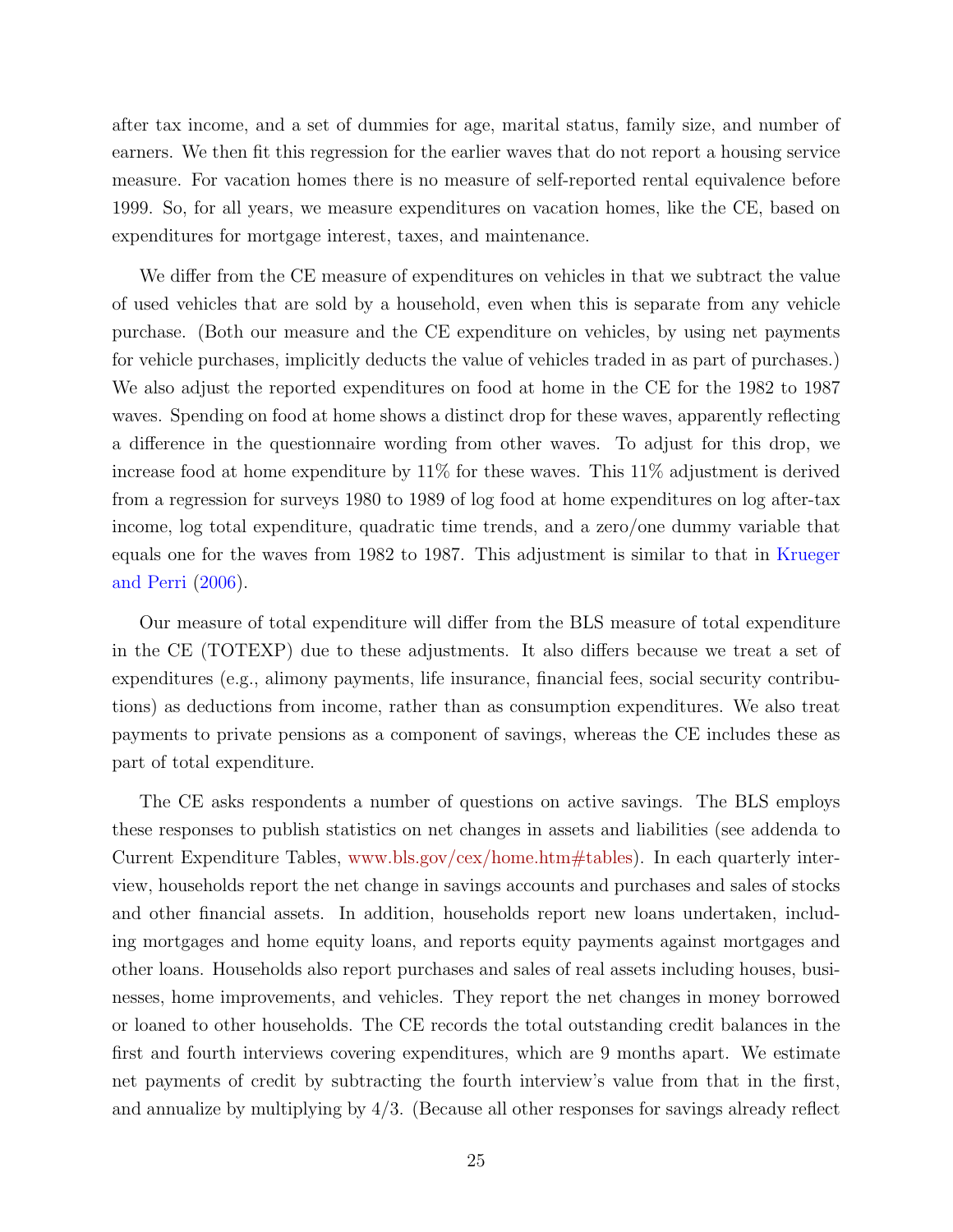changes in assets or changes in liabilities, these do not require differencing across interviews.)

Our measure of net changes in assets and liabilities differs in a couple respects from the CE measures reflected in BLS published statistics. The primary difference is that we add payments into private pensions as a form of savings (not as a component of expenditures). Secondly, we do not include net purchases of vehicles, as we treat these as a component of expenditures.

As discussed in the text, the data on new mortgages in the CE raise the question of whether the CE accurately records the net effect of refinancing on savings. We observe a number of reported new mortgages without a corresponding purchase of a house or a significant paying down of an existing mortgage. The CE data imply an average "cash out" percentage of 73 percent from new mortgages not associated with a house purchase, a rate not supported by studies of refinancing. (For instance, [Greenspan and Kennedy,](#page-28-13) [2007,](#page-28-13) finds that 13 percent of the value of new mortgages is taken in the form of cash, not used to pay off existing mortgages or to pay related fees.) To address this potential measurement error, we construct an alternative measure of household savings that caps the amount of net borrowing (cash out) associated with new mortgages at one third the size of that mortgage. This reduces the average implied cash out ratio of refinanced mortgages to 14 percent, close to the number reported by [Greenspan and Kennedy](#page-28-13) [\(2007\)](#page-28-13).

Lastly, we create demographic variables for age of the reference person (identified by who owns or rents the residence), the number of household members, and number of household earners, with all variables based on responses in the households final quarterly interval. (For the 1972-73 surveys these variables are defined by the first household interview; so we add one year to the reference person's age.) These variables are used to divide households within each of five income groups into cells, as described in the text.

### The impact of sample restrictions

We impose a set of sample restrictions; the impact of these restrictions is reported Table [A](#page-34-0) [1.](#page-34-0) We begin with 19,975 households for 1972-73 surveys and about 225,443 households for 1980-2007 surveys. We aggregate expenditures for each household across the four interviews– so each household appears only once in the sample. There is considerable attrition across surveys, especially for the latter surveys. For the 1980-2007 surveys, the BLS responds to attrition by introducing households with the second, or later, survey instrument, so as to keep a balanced panel across interview quarters. Focusing on households that begin with the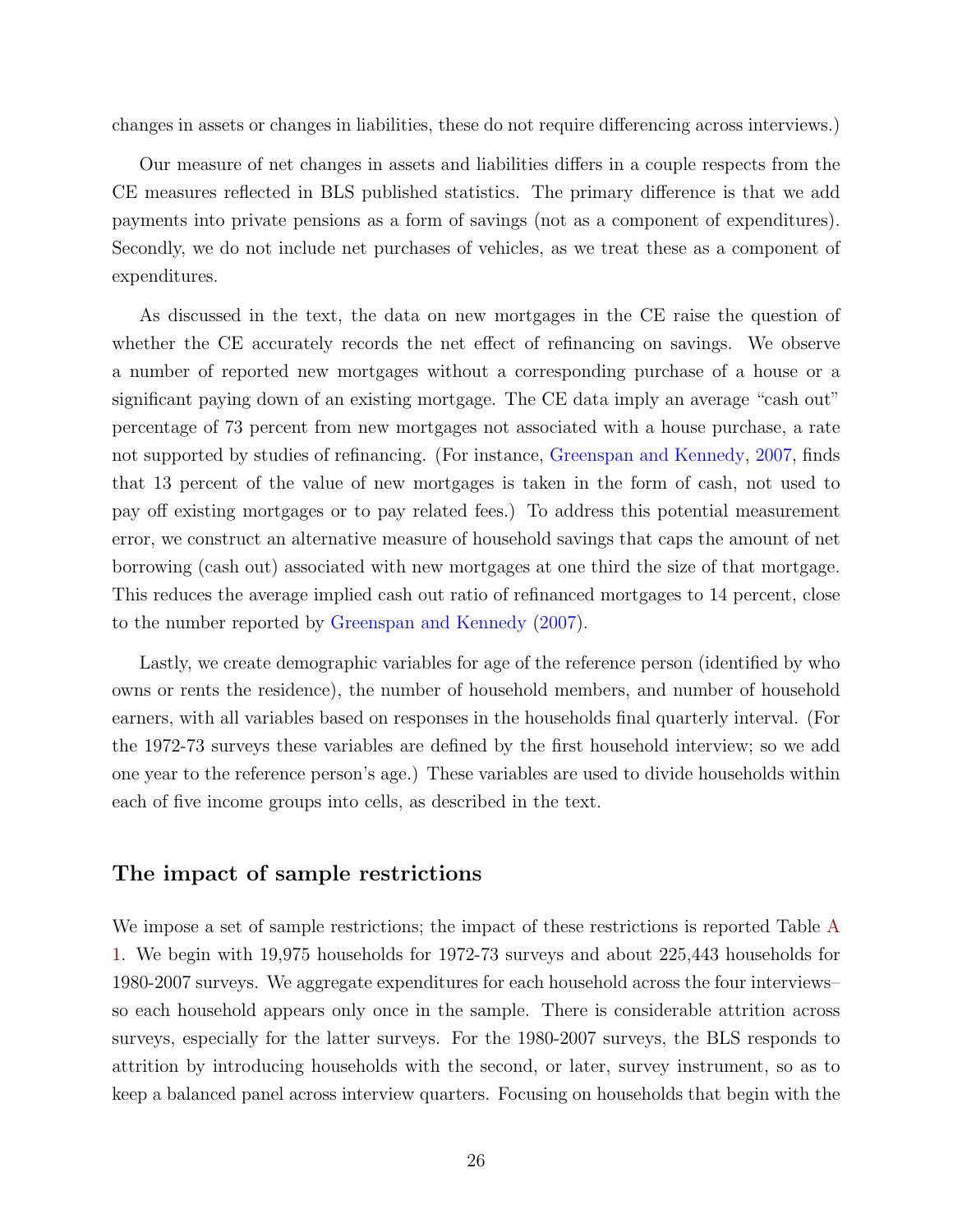first survey instrument reduces the potential sample of households to 165,638 for 1980-2007.

We make the following restrictions on these samples. The 1981 through 1983 surveys include only urban households. For consistency we restrict the samples to urban households for their entirety. This reduces the 1972-73 sample by 16 percent to 16,809 and the 1980- 2007 sample by 9 percent to 150,465. We restrict households to those with reference persons between the ages of 25 and 64, reducing the sample for 1972-73 by 27 percent to 12,220 and for 1980-2007 by 28 percent to 108,156. In order to contrast household expenditures with income, it is necessary to have measures of expenditures and income over comparable periods. In turn this requires that households participate in all four interviews in order to be present for the income variables in the final interview. This reduces the 1972-73 sample by 3 percent, to 11,898, and the 1980-2007 sample by 31 percent, to 74,422. We require households to be "complete income reporters," which the BLS defines as respondents with values for some major source of income, such as wages, self-employment income, or Social Security income. (Even complete income reporters might not have provided full accounting for all household members.) This restriction reduces the 1972-73 sample by 6 percent to 11,182 and the 1980-2007 sample by 14 percent to 63,794. We drop households that report implausibly large spending on smaller goods categories. More exactly, we require that households spend less than half of their after tax income on any category, unless it is housing, food, or vehicle purchases. This restriction reduces the sample for 1972-73 by 2 percent to 10,978 and the 1980-2007 sample by 4 percent to 61,064. (Of those eliminated, 28 households showed negative after tax income for the 1972-73 sample, 857 households did so for 1980-2007.) Lastly, in order to eliminate outliers and to mitigate the impact of timevarying top-coding, we exclude households in the top and bottom five percent of the before tax income distribution. (The fraction of households top coded on income fluctuates from about one to just over four percent across survey waves.) This results in a sample of 9,845 households for 1972-73 and 55,003 households for 1980-2007.

## References

- <span id="page-27-2"></span>Aguiar, Mark and Erik Hurst, "Deconstructing Life Cycle Expenditure," working paper, 2009.
- <span id="page-27-1"></span>Attanasio, Orazio and Steven Davis, "Relative Wage Movements and the Distribution of Consumption," Journal of Political Economy, 1996, 104, 1227–1262.
- <span id="page-27-0"></span> $\Box$ , Erich Battistin, and Hidehiko Ichimura, What Really Happened to Consumption Inequality in the US?, Chicago: Chicago University Press, 2005.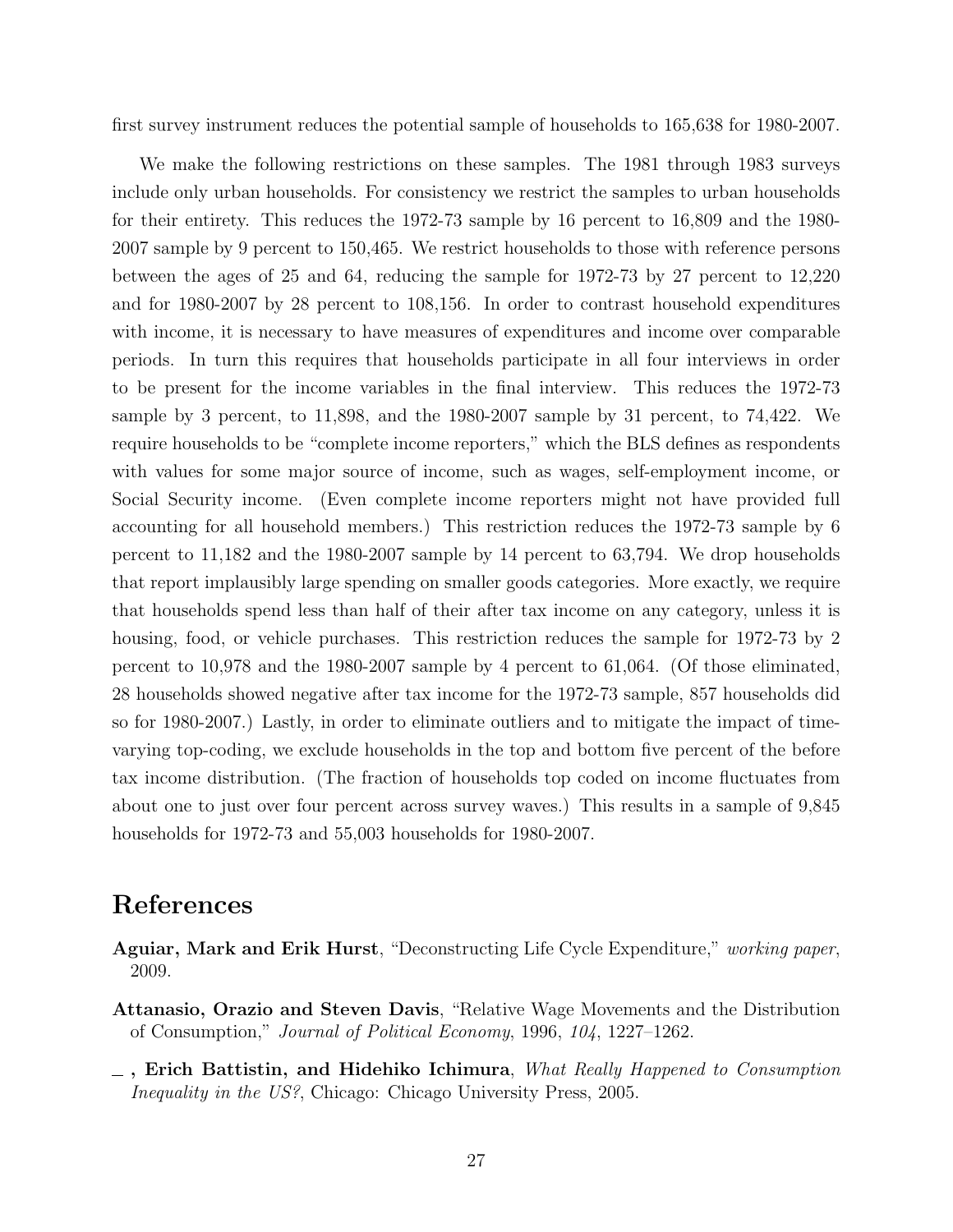- <span id="page-28-3"></span>Blundell, Richard and Ian Preston, "Consumption Inequality and Income Uncertainty," Quarterly Journal of Economics, 1998, 113, 603–640.
- <span id="page-28-4"></span> $\overline{\phantom{a}}$ , Luigi Pistaferri, and Ian Preston, "Consumption Inequality and Partial Insurance," American Economi Review, 2008, 98, 1887–1921.
- <span id="page-28-2"></span>Bosworth, Barry and Rosanna Smart, "Evaluating Micro-Survey Estimates of Wealth and Saving," CRR WP 2009-4, 2009.
- <span id="page-28-1"></span>and Sarah Anders, "Saving and Wealth Accumulation in the PSID, 1984-2005," CR-RWP 2008-2, 2008.
- <span id="page-28-7"></span>Cutler, David and Lawrence Katz, "Rising Inequality? Changes in the Distribution of Income and Consumption in the 1980s," American Economi Review, 1992, 82, 546–551.
- <span id="page-28-9"></span>Deaton, Angus and Christina Paxson, "Intertemporal Choice and Inequality," Journal of Political Economy, 1994, 102, 437–467.
- <span id="page-28-6"></span>Garner, Thesai, George Janini, William Passero, Laura Paszkiewicz, and Mark Vendemia, "The Consumer Expenditure Survey: A Comparison with Personal Expenditures," Bureau of Labor Statistics, 2006.
- <span id="page-28-13"></span>Greenspan, Alan and James Kennedy, "Sources and Uses of Equity Extracted from Homes," Federal Reserve Board Finance and Economics Discussion Series 2007-20, 2007.
- <span id="page-28-11"></span>Guvenen, Fatih, "Learning your Earning: Are Income Shocks Really Very Persistent," American Economi Review, 2007, 97, 687–712.
- <span id="page-28-5"></span>Heathcote, Jonathan, Fabrizio Perri, and Gianluca Violante, "Unequal We Stand: An Empirical Analysis of Economic Inequality in the United States, 1967-2006," Review of Economic Dynamics, 2010, 13, 15–51.
- <span id="page-28-10"></span> $\overline{\phantom{a}}$ , Kjetil Storesletten, and Giovanni Violante, "Two Views of Inequality over the Life Cycle," Journal of the European Economic Association, 2005, 3, 765–775.
- <span id="page-28-12"></span>Huggett, Mark, Gustavo Ventura, and Amir Yaron, "Sources of Lifetime Inequality," working paper, 2009.
- <span id="page-28-0"></span>Krueger, Dirk and Fabrizio Perri, "Does Income Inequality Lead to Consumption Inequality? Evidence and Theory," The Review of Economic Studies, 2006, 73, 163–193.
- <span id="page-28-8"></span> $\sim$ ,  $\sim$ , Luigi Pistaferri, and Gianluca Violante, "Cross-Sectional Facts for Macroeconomists," Review of Economic Dynamics, 2010, 13.
- <span id="page-28-14"></span>Meyer, Bruce and James Sullivan, "Five Decades of Consumption and Income Poverty," NBER Working Paper 14827, 2009.
- <span id="page-28-15"></span>Murphy, Keving and Robert Topel, "Estimation and Inference in Two-Step Econometric Models," Journal of Business and Economic Statistics, 1985, 3, 370–379.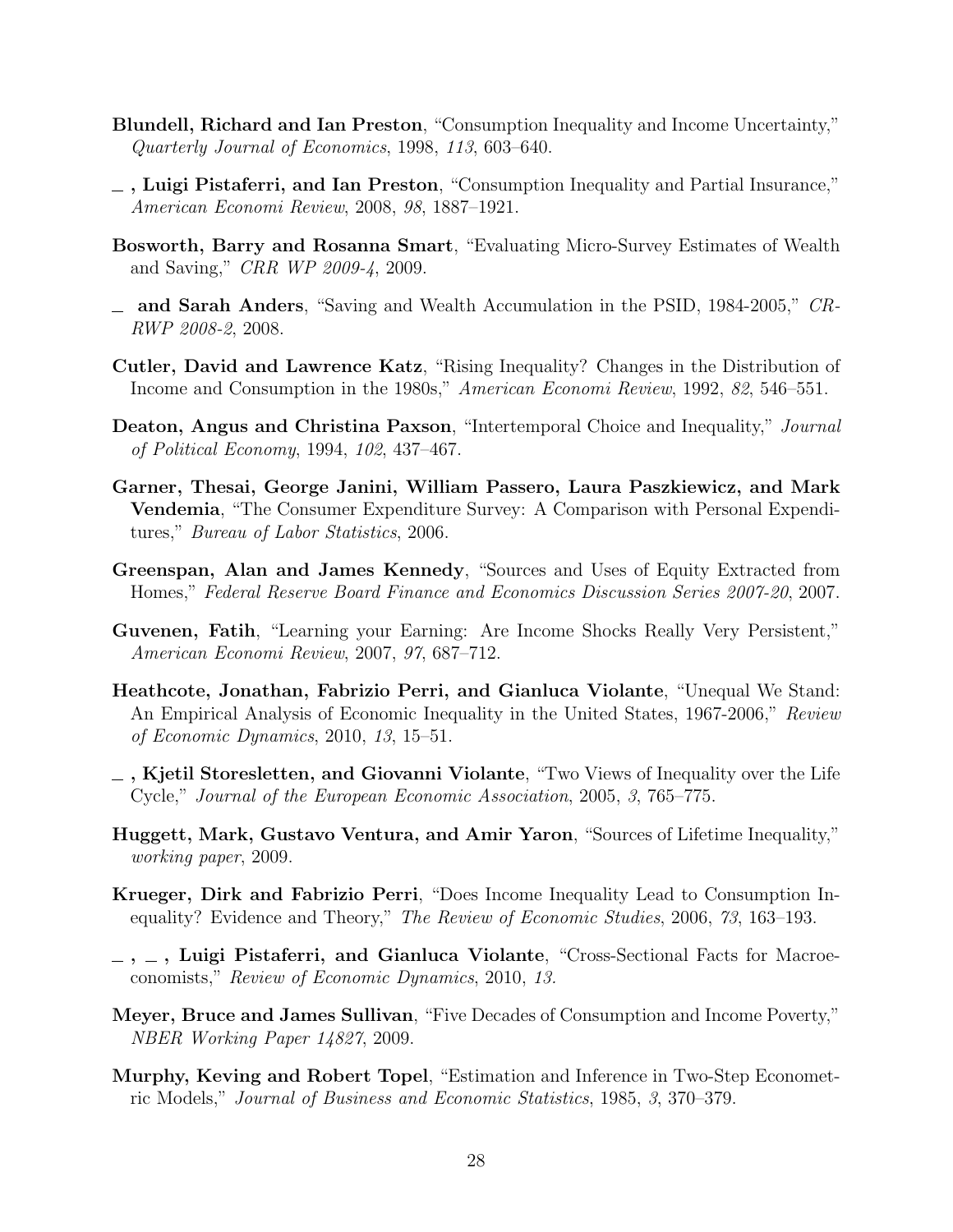- <span id="page-29-1"></span>Parker, Jonathan, Annette Vissing-Jorgensen, and Nicholas Ziebarth, "Inequality in Expenditure in the Twentieth Century," working paper, 2009.
- <span id="page-29-2"></span>Sabelhaus, John and Jeffrey Groen, "Can Permanent-Income Theory Explain Cross-Sectional Consumption Patterns," The Review of Economics and Statistics, 2000, 82, 431–438.
- <span id="page-29-0"></span>Slesnick, Daniel, Consumption and Social Welfare: Living Standard and their Distribution in the United States, Cambridge: Cambridge University Press, 2001.
- <span id="page-29-3"></span>Storesletten, Kjetil, Chris Telmer, and Ameir Yaron, "Consumption and Risk Sharing over the Life Cycle," Journal of Monetary Economics, 2004, 51, 609–633.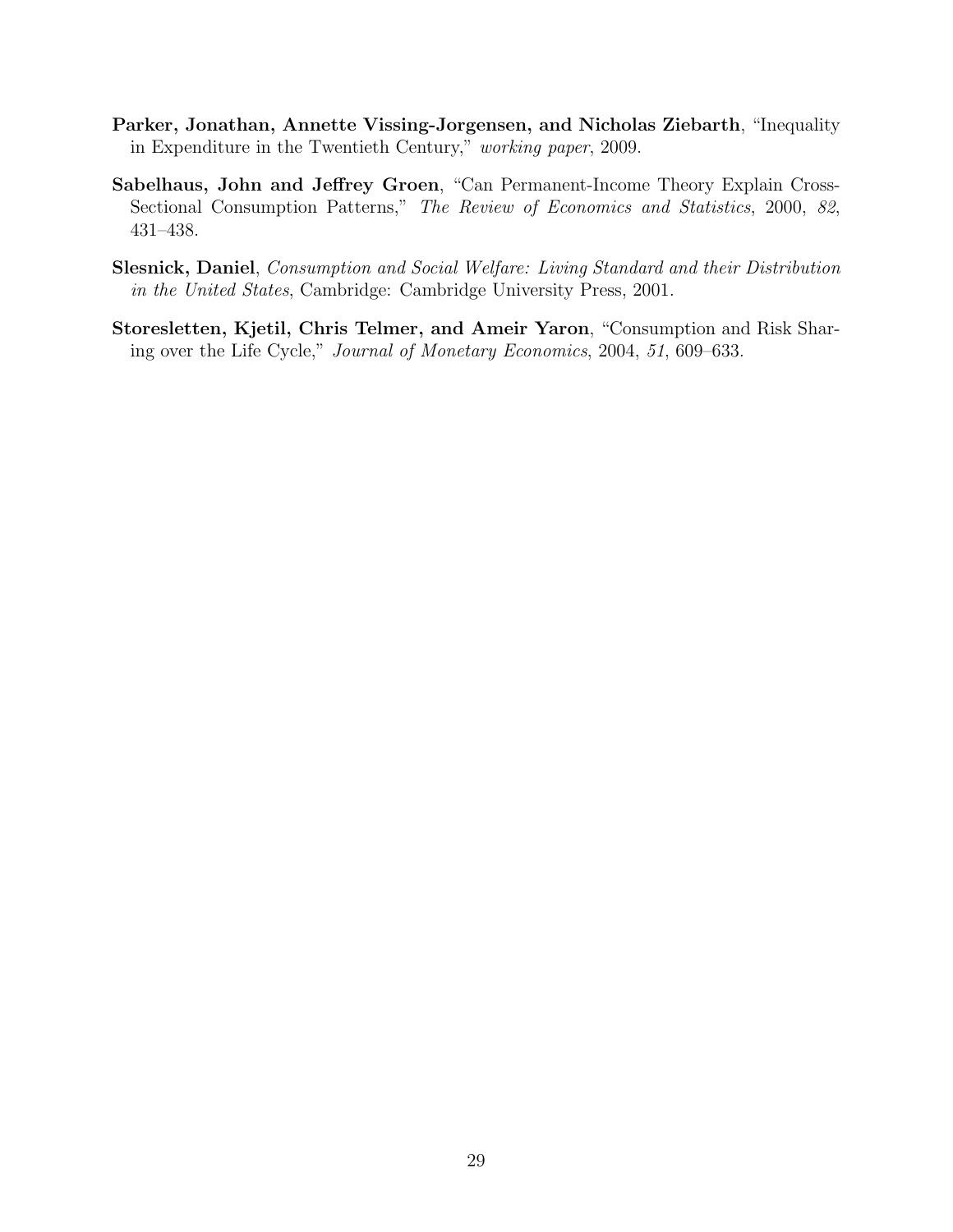<span id="page-30-0"></span>

|                             |         |           |               | Log Change | Log Change |
|-----------------------------|---------|-----------|---------------|------------|------------|
|                             | 1980–82 | 1992-1995 | $2005 - 2007$ | 1980-1995  | 1980-2007  |
|                             |         |           |               |            |            |
| Labor Earnings              | 6.43    | 8.57      | 7.88          | 0.29       | 0.20       |
| Before Tax Income           | 4.76    | 5.87      | 6.40          | 0.21       | 0.30       |
| After Tax Income            | 4.21    | 5.13      | 5.87          | 0.20       | 0.33       |
| Consumption<br>Expenditures | 2.47    | 2.80      | 2.93          | 0.13       | 0.17       |
|                             |         |           |               |            |            |
| Income minus<br>Savings     | 4.20    | 5.09      | 5.54          | 0.19       | 0.28       |
| Income minus<br>Savings     |         |           |               |            |            |
| (adjusted)                  | 4.22    | 4.83      | 5.45          | 0.13       | 0.26       |

Table 1: Trends in Inequality – Ratio of High Income to Low Income Respondents

Note: High income refers to respondents who report before tax household income in the 80th through 95th percentiles. Low income refers to respondents in the 5th through 25th percentiles. The elements of the first three columns are the ratio of the average of high income respondents to the average for low income respondents, where the averages are taken over the pooled years indicated at the head of the respective column. The last two columns are the log change in the first two columns and the first and third columns, respectively. All variables are converted into constant dollars before averaging. The row labeled Income minus Savings is reported after tax income minus reported savings. The final row, labeled Income minus Saving (adjusted) limits the amount of cash taken out of refinanced mortgages, as described in the text. Definitions of each series and sample construction are given in the data section.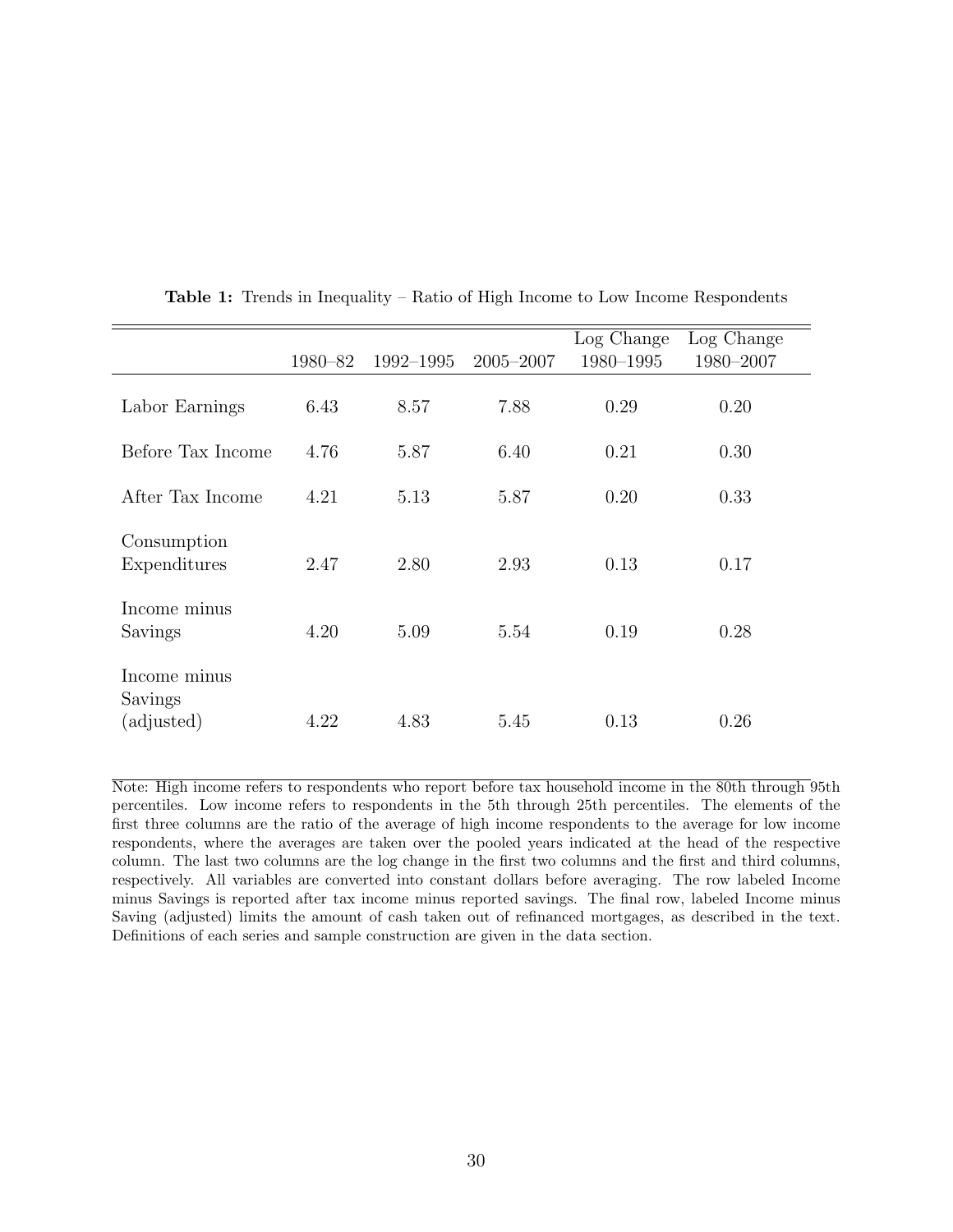<span id="page-31-0"></span>

|                                             | 1972/1973      |                |            |
|---------------------------------------------|----------------|----------------|------------|
| Good Category                               | CE Share       | (1)            | (2)        |
|                                             |                |                |            |
| Housing                                     | 20.8           | 0.99(0.03)     | 0.95(0.03) |
| Food at home                                | 15.6           | 0.48(0.03)     | 0.45(0.03) |
| Vehicle purchasing, leasing, insurance      | 10.7           | 1.48(0.07)     | 1.40(0.07) |
| All other transportation                    | 9.8            | 0.97(0.03)     | 0.93(0.03) |
| Food away from home                         | 5.2            | 1.45(0.05)     | 1.41(0.04) |
| Health expenditures including insurance     | $5.2\,$        | 0.99(0.06)     | 0.94(0.06) |
| Utilities                                   | 4.5            | 0.68(0.05)     | 0.63(0.05) |
| Applicances, phones, computers, with        |                |                |            |
| services                                    | 4.4            | 0.70(0.03)     | 0.68(0.03) |
| Men's and women's clothing                  | 4.3            | 1.42(0.04)     | 1.38(0.04) |
| Furniture and fixtures                      | 2.9            | 1.74(0.07)     | 1.67(0.07) |
| Shoes and other apparel                     | 2.8            | 0.89(0.04)     | 0.88(0.04) |
| Entertainment equipment and subscription    |                |                |            |
| television                                  | 2.8            | 1.19(0.06)     | 1.15(0.06) |
| Entertainment fees, admissions, reading     | 2.1            | 2.00(0.06)     | 1.94(0.06) |
| Domestic services and childcare             | 1.8            | 1.39(0.16)     | 1.37(0.15) |
| Tobacco, other smoking                      | 1.6            | 0.25(0.05)     | 0.24(0.05) |
| Children's clothing (up to age 15)          | 1.4            | 0.36(0.09)     | 0.34(0.09) |
| Education                                   | 1.3            | 2.10(0.24)     | 2.02(0.23) |
| Personal care                               | 1.2            | 1.08(0.06)     | 1.04(0.06) |
| Alcoholic beverages                         | 1.0            | 1.49(0.09)     | 1.49(0.08) |
| Cash contributions, not for alimony/support | 0.5            | 2.07(0.15)     | 2.01(0.14) |
| Total expenditure adjusted based on NIPA?   | N <sub>o</sub> | N <sub>o</sub> | Yes        |

Table 2: Engel Curves from 1972/1973 Expenditure Survey

Note: The first column presents each goods average share of total expenditure for 1972-73, calculated as the cross-sectional average expenditure on each good for each year divided by average total expenditure for that year and then averaged across years. The remaining columns report two alternative estimates of each goods expenditure elasticity, with associated standard errors in parentheses. Column (1) uses the reported expenditure data, while column (2) adjusts expenditure on each good by a constant multiple to ensure aggregate expenditure equals NIPA expenditure. The data come from the 1972 and 1973 CE surveys. See text for details of sample construction and regression specification. All specifications include demographic control dummies for age, household size, and number of earners.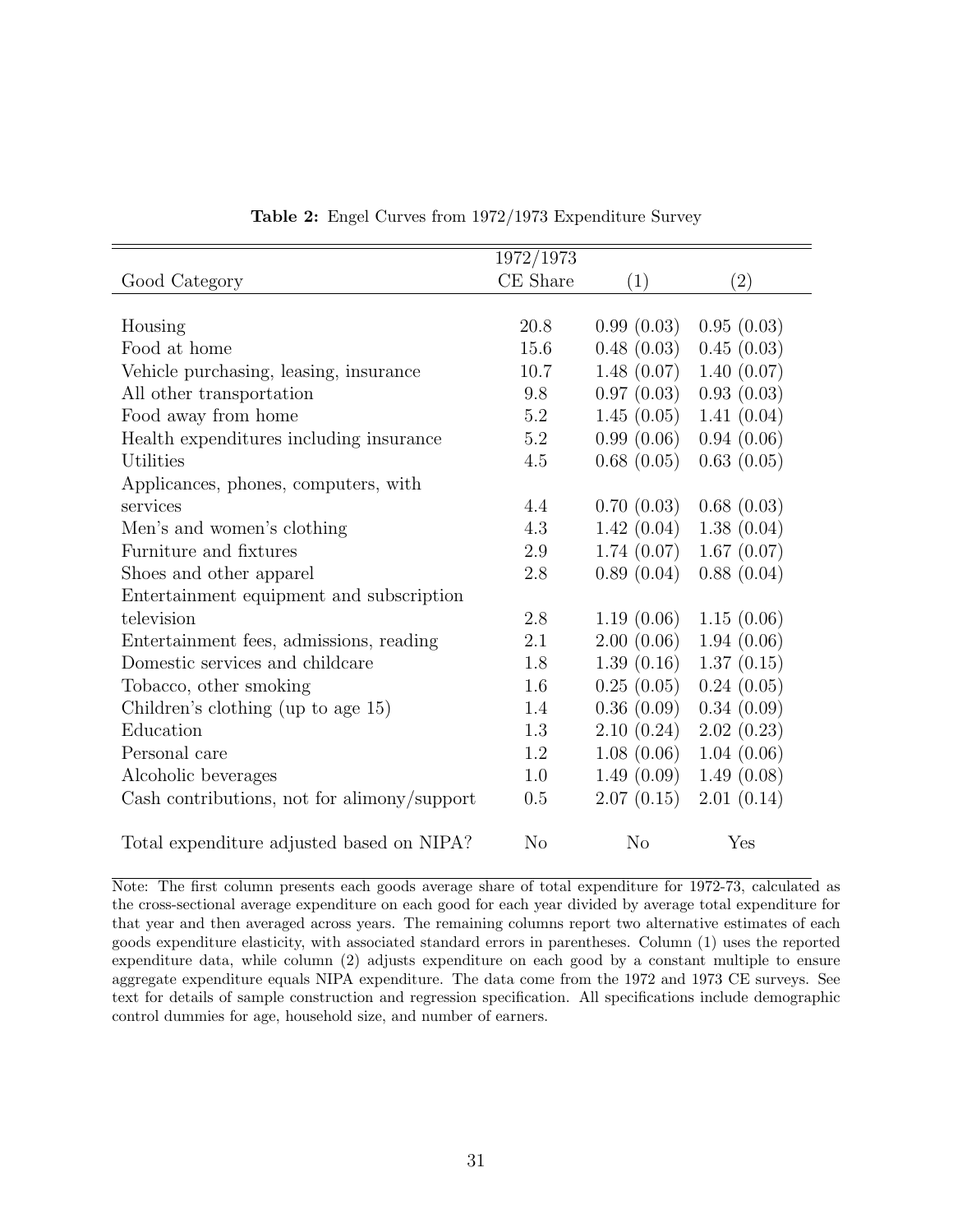|                            | $\left( 1\right)$ | $\left( 2\right)$ | (3)                       | (4)           |
|----------------------------|-------------------|-------------------|---------------------------|---------------|
|                            |                   |                   |                           |               |
| Log Inequality $1980-1982$ | 0.95              | 0.94              | 0.97                      | 0.90          |
|                            | (0.09)            | (0.08)            | (0.08)                    | (0.07)        |
| Log Change $1980-1995$     | 0.19              | 0.23              | 0.23                      | 0.18          |
|                            | (0.09)            | (0.08)            | (0.08)                    | (0.07)        |
| Log Change $1980-2007$     | 0.32              | 0.29              | 0.31                      | 0.26          |
|                            | (0.09)            | (0.08)            | (0.08)                    | (0.07)        |
|                            |                   |                   |                           |               |
| Categories Included        | All               | All               | Those<br>without durables | All           |
|                            |                   |                   |                           |               |
| Specification              | <b>OLS</b>        | <b>GLS</b>        | <b>GLS</b>                | WLS           |
|                            |                   |                   |                           | (NIPA Shares) |

<span id="page-32-0"></span>Table 3: Trends in Consumption Inequality Based on Relative Expenditure Patterns

Note: This table reports the estimated change in income inequality obtained from the second stage regressions. The estimated parameters represent the relative growth in total expenditure for high income households relative to low income households. See the specification in the text for full details. The first column implements the second stage by OLS; the second column implements the second stage using twostep generalized least squares, where we allow expenditure on each good to have its own residual variance; the third column implements GLS while omitting all good categories containing durables; the last column implements weighted least squares, using the average NIPA for 1980–2007 shares as weights. Standard errors are calculated using a bootstrap with 500 replications.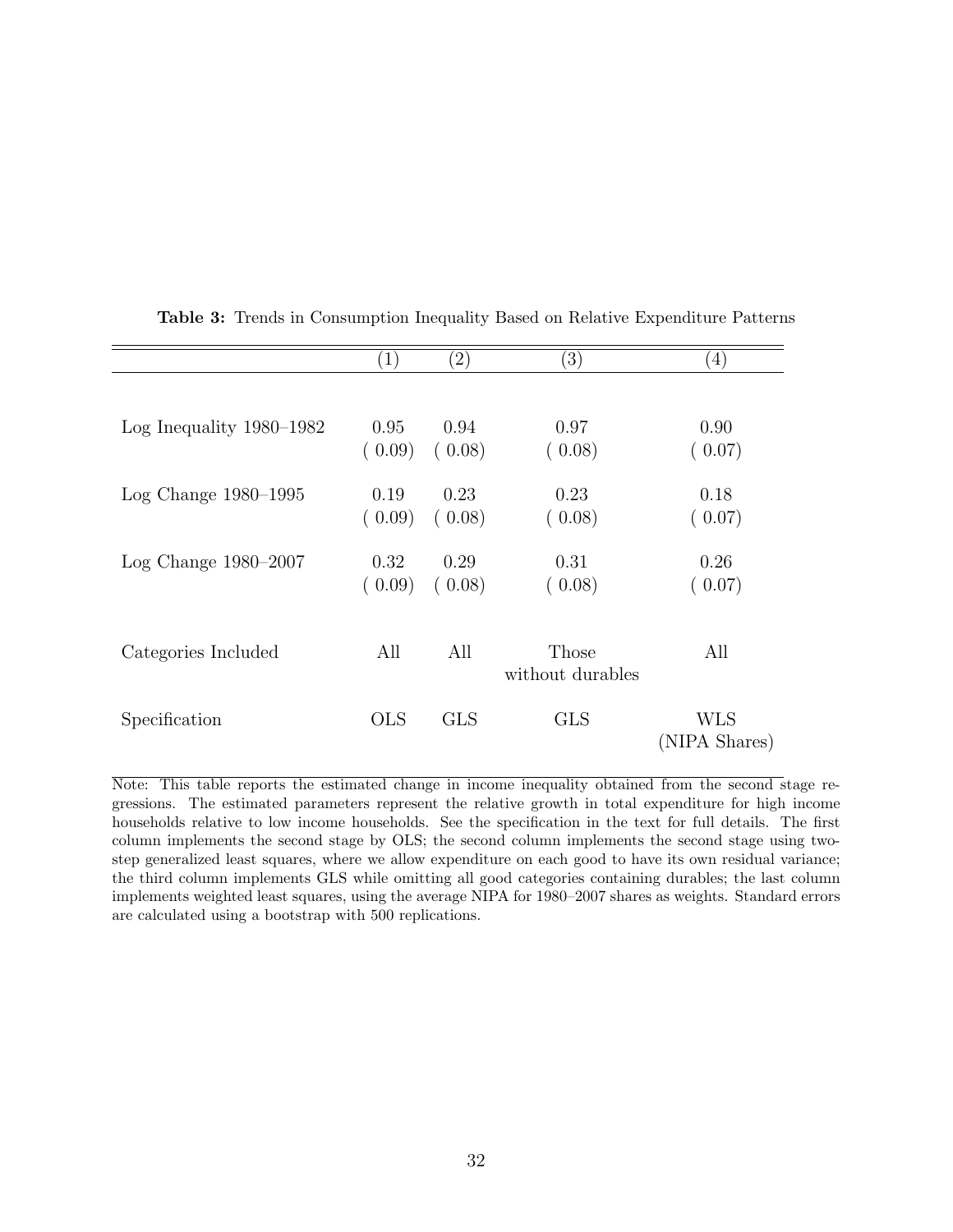<span id="page-33-0"></span>

|                                   | $\left( 1\right)$ | $\left( 2\right)$ | $\left( 3\right)$         | (4)                  |
|-----------------------------------|-------------------|-------------------|---------------------------|----------------------|
| Relative Mis-Measurment 1980–1982 |                   |                   |                           |                      |
| $High Income - Low Income$        | 0.01<br>(0.08)    | 0.01<br>(0.08)    | $-0.04$<br>(0.08)         | 0.04<br>(0.06)       |
| Change 1980–1995                  | $-0.10$<br>(0.09) | $-0.14$<br>(0.08) | $-0.13$<br>(0.08)         | $-0.07$<br>(0.07)    |
| Change 1980–2007                  | $-0.27$<br>(0.09) | $-0.22$<br>(0.08) | $-0.22$<br>(0.08)         | $-0.14$<br>(0.07)    |
| Categories Included               | All               | All               | Those<br>without durables | All                  |
| Specification                     | <b>OLS</b>        | <b>GLS</b>        | <b>GLS</b>                | WLS<br>(NIPA Shares) |

Table 4: Change in Relative Income-Specific Measurement Error

Note: This table reports the change in the estimated income-specific measurement error for high income respondents relative to low income respondents:  $\phi^5 - \phi^1$  from equation [\(5\)](#page-17-2). The specification for each column is the same as in table [3.](#page-32-0) The first row is the level for the period 1980-82, and the next two rows report the change in the levels between 1980-82 and 1992-95 and 1980-82 and 2005-07, respectively. Standard errors are calculated using a bootstrap with 500 replications.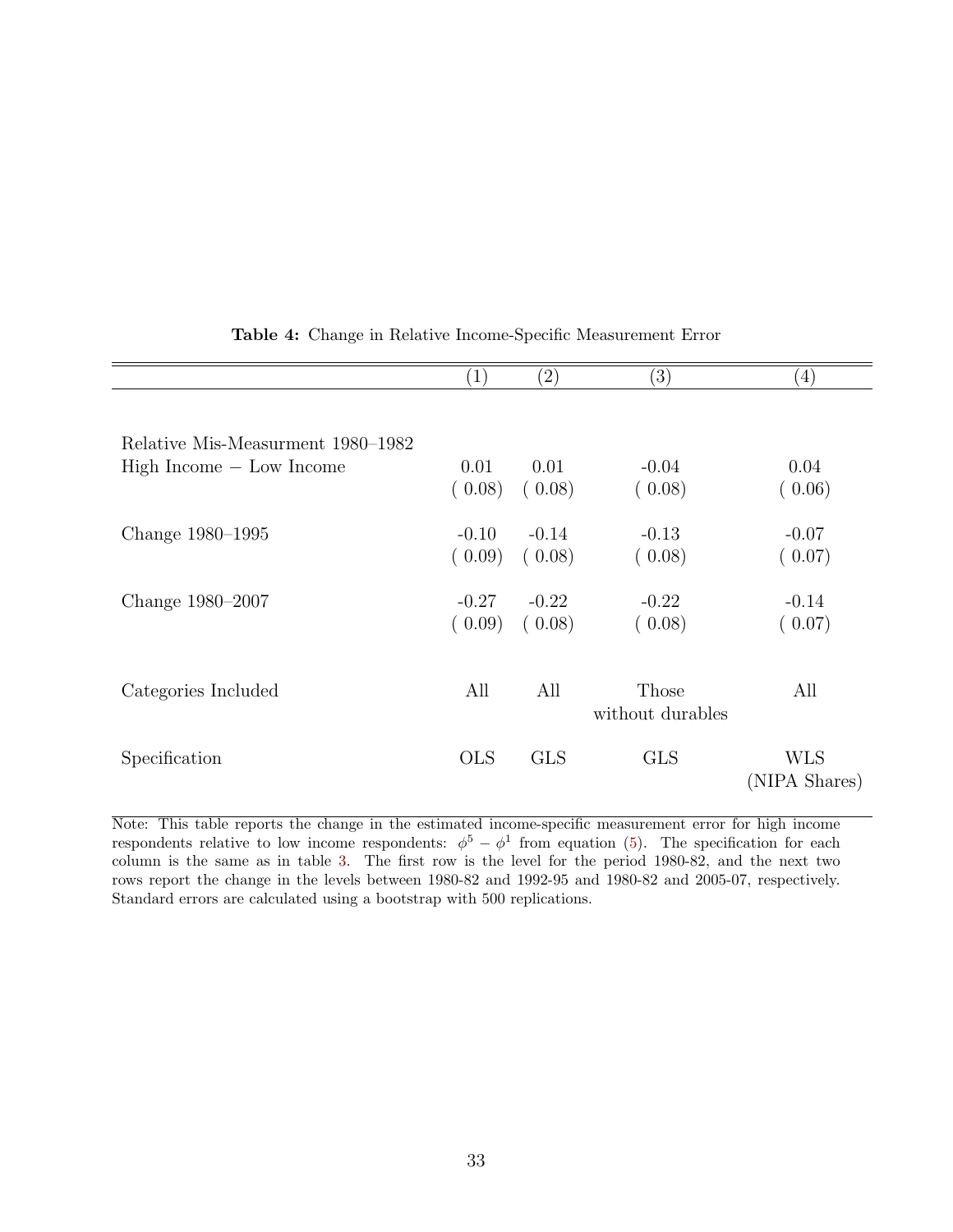<span id="page-34-0"></span>

|                                                        | 1972-73 | 1980-2007 |
|--------------------------------------------------------|---------|-----------|
| Total Number of Households                             | 19,975  | 225,443   |
| Households who enter at "first" interview"             | NA      | 165,683   |
| After Sample Restriction:                              |         |           |
| Urban                                                  | 16,809  | 150,465   |
| Ages $25$ to $64$                                      | 12,220  | 108,156   |
| Full-year of Interview Coverage                        | 11,898  | 74,422    |
| Complete Income Reporter                               | 11,182  | 63,794    |
| No Expenditure Outliers                                | 10,978  | 61,064    |
| Truncate Before-Tax Income: 5-95 pctile (Final Sample) | 9,845   | 55,003    |

Table A 1: Sample Construction

Note: This table reports the sample size after each restriction. The first row reports the original CE sample obtained from the BLS. Each sample restriction is discussed in the data appendix. The final row represents the sample used in the analysis.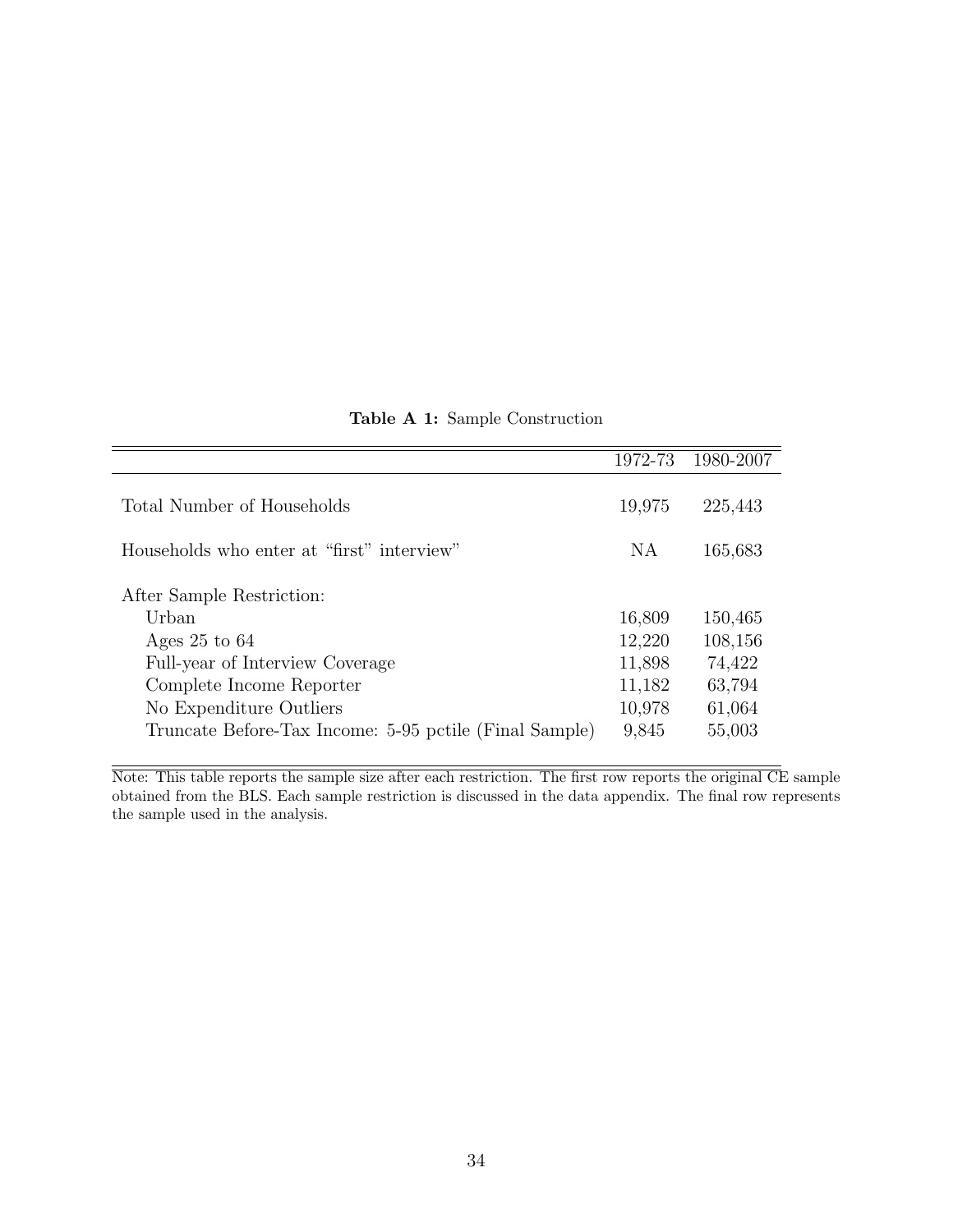Figure 1: Trends in Inequality

<span id="page-35-0"></span>

Note: This figure depicts the ratio of high income to low income respondents reported labor earnings, before tax income, after tax income, income minus savings, NIPA adjusted consumption expenditures, and consumption expenditures. High income refers to respondents who report before tax household income in the 80th through 95th percentiles. Low income refers to respondents in the 5th through 25th percentiles. The income minus saving (Y-S) sample uses the adjusted mortgage series as described in the text. Definitions of each series and sample construction are given in the data section.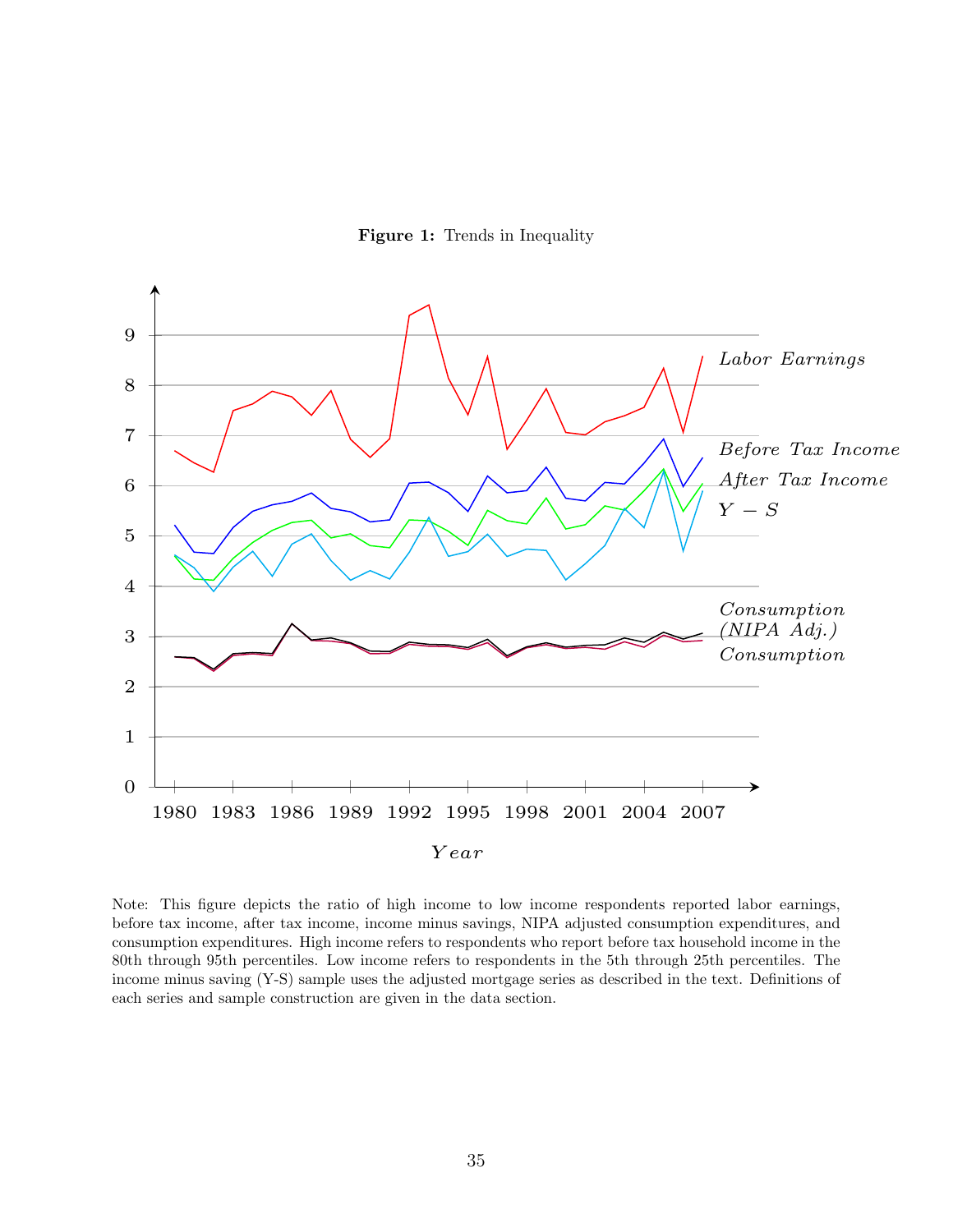

<span id="page-36-0"></span>

Note: This figure depicts the mean savings rates. The line labeled 1-C/Y refers to implied savings computed as after tax income minus reported consumption expenditures. The line labeled "Flow of Funds" is the flow of funds aggregate private savings rate out of disposable income. The lines labeled S/Y refer to average reported savings divided by average reported after tax income. Adjusted and unadjusted refer to whether we adjust reported new mortgages, as described in the data section of the text. Definitions of each series and sample construction are given in the data section of the text.